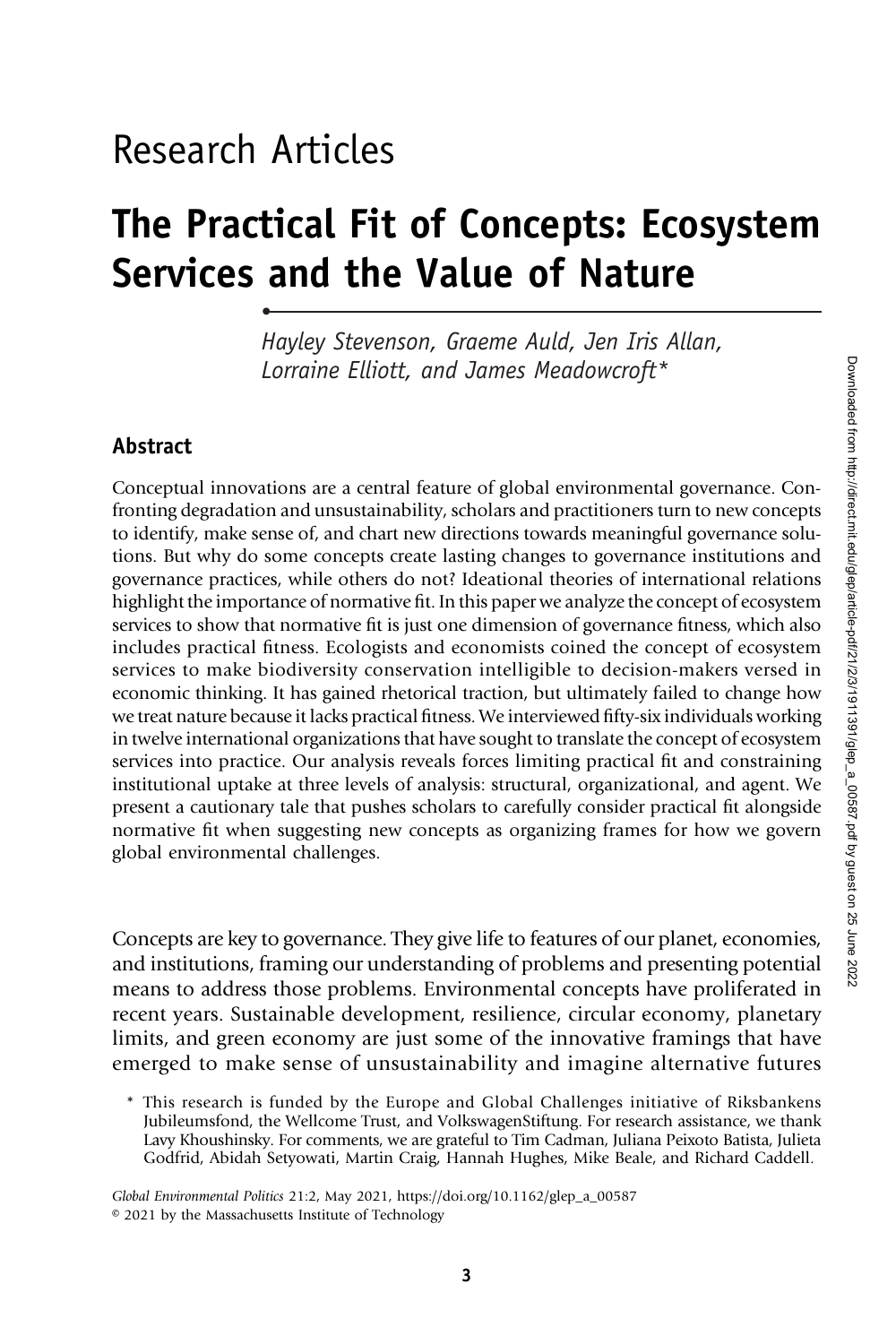(Meadowcroft and Fiorino 2017). New concepts are sometimes introduced to replace apparently unsuccessful concepts or to refresh existing concepts. But what explains a concept's impact and fate? Why do some concepts stick and create lasting changes to governance institutions and governance practices, while others do not? Ideational theories in international relations highlight the importance of a concept's perceived legitimacy and fit with existing social structures and key actors' identities (Bernstein 2001, 21). We argue that this normative understanding of "fitness" is incomplete; practical fit also matters. A concept that resonates with existing ideational structures will enjoy limited success if it does not provide a clear and actionable program that practitioners can follow to solve a given problem.

We demonstrate the importance of practical fit by examining the concept of ecosystem services, which was introduced into the idiom of global environmental governance in the early 2000s. It offers an explanation for why this idea, which provided a rationale for nature protection largely grounded in economic logic, has ultimately failed to become embedded in international conservation practices. Other concepts have taken its place. The International Union for Conservation of Nature (IUCN) and other early advocates for ecosystem services now exclusively use "naturebased solutions." Even the Intergovernmental Science-Policy Panel for Biodiversity and Ecosystem Services (IPBES) recently subsumed the concept of ecosystem services within a (slightly) broader framework of nature's contributions to people.

The problem resides in the contradiction between the broad claims made for the concept (to change the balance of development decisions by accurately capturing the economic value of the services provided by nature) and the difficulty of its operationalization (e.g., systematically enumerating nature's services and valuing them economically or otherwise) to substantively alter conservation outcomes. Concepts play different roles in international environmental governance. Ambiguity and interpretive flexibility are helpful to structure discursive interaction and gain support by various actors. But for ecosystem services, the gulf between broad ambition and the impracticality of real-world application became a crippling disability.

Ecosystem services is a complex concept that reveals interactions between distinct elements in the natural world and connects humans and nature by stressing the functions that emerge from these interactions. Ecosystem services is also a technical concept that grounds environmental decisions in financial and economic modes of reasoning, often including, though not always or necessarily, monetary valuation.

The story of this concept reveals the limits of existing ideational theories. Such theories would expect—based on the concept's perceived legitimacy and fit with existing social structures and key actors' identities (Bernstein 2001, 21)—that it would succeed in making biodiversity conservation intelligible to those versed in economic thinking. For sure, these theories provide some insights into the fortunes of this concept. Ecosystem services could be considered emblematic of the compromise of environmental liberalism (Bernstein 2001). Its genesis in prestigious US academic institutions is suggestive of its legitimacy and alignment with key actors' identities. Since its emergence, a vast academic literature has appeared. In 1997 there were only forty-eight references to "ecosystem services."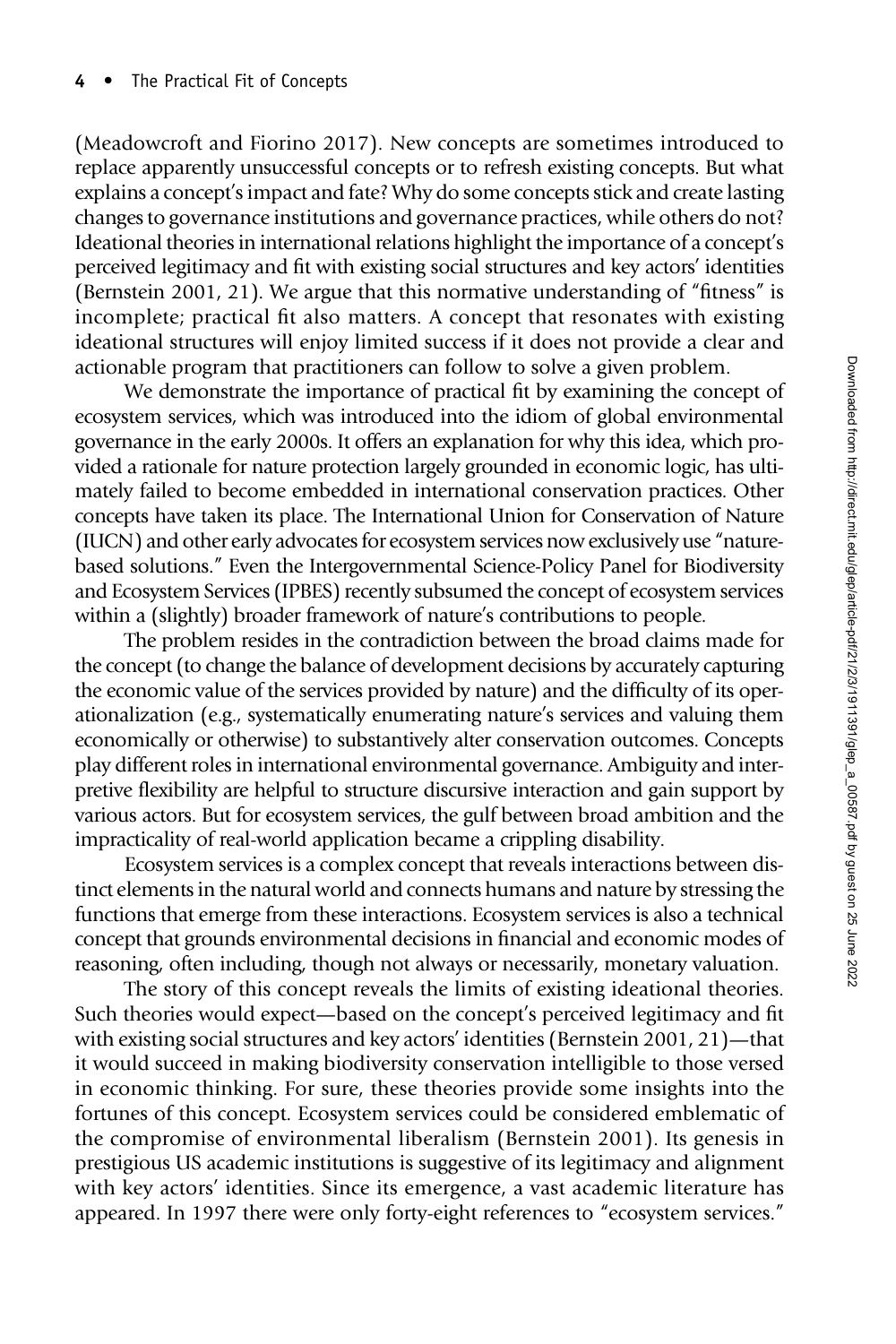Today, this number is over  $24,000$ .<sup>1</sup> Rhetorically, states, nongovernmental organizations (NGOs), businesses, and intergovernmental organizations frequently cite the concept. Several political processes discussed how to perform valuations and assessments of ecosystem services and further implement the concept. The term had broad acceptance and was designed to align with dominant liberal economic ideas. According to existing theories, it should be a politically winning concept.

Yet, its use as a program of action to improve biodiversity conservation is limited. To understand this failure to launch (cf. Hadden and Seybert 2016), we amend work on ideas and institutional change. The fate of new concepts is affected by their "fit" with existing institutional contexts, where fitness is usually understood in ideational or normative terms: new ideas stick when they resonate with (or can be assimilated with) existing norms or ideologies (Acharya 2004; Bernstein 2001; Stevenson 2013). However, this understanding of fit misses whether a concept provides a clear and actionable program that practitioners can follow to solve a given problem. Borrowing from Campbell (2004), the concept is a useful frame for legitimating a way of thinking about conservation. The concept has done less well at providing actors a clear program for improving conservation. Failing to help solve problems can, in turn, undermine the output legitimacy of the concept. We show that normative fit is just one dimension of governance fitness, which also includes practical fitness. A focus on practical fit directs empirical work toward the obstacles that confront countries, IOs, and the bureaucrats working within, as they seek to use a concept as a programmatic guide. This refocus elucidates that, while normative fitness has ensured that the ecosystem services concept has succeeded as a framing device, ultimately, it has failed to change how we treat nature, because it lacks practical fitness. In short, it has proven almost impossible to implement.

The article proceeds with an explanation of the theory underpinning our analysis and our methodological approach based on interviews with individuals working in twelve IOs. We then explain how the ecosystem services concept developed before digging deeper into this story to reveal impediments to international institutional uptake. We demonstrate the concept's lack of practical fit by pointing to structural, organizational, and agent-level constraints that have undermined its application. We conclude by summarizing our findings and reflecting on their implications for the role and limits of conceptual innovation in global environmental governance.

#### Theoretical Underpinnings

Our analysis is informed by, and contributes to, the theoretical insights of ideational institutionalism and conceptual innovation. Ideational institutionalism is the label we give to analyses of institutions and organizations that focus on how ideas become normalized and embedded in institutions—how they come to serve

<sup>1.</sup> These numbers reflect works included in Scopus as of January 2019.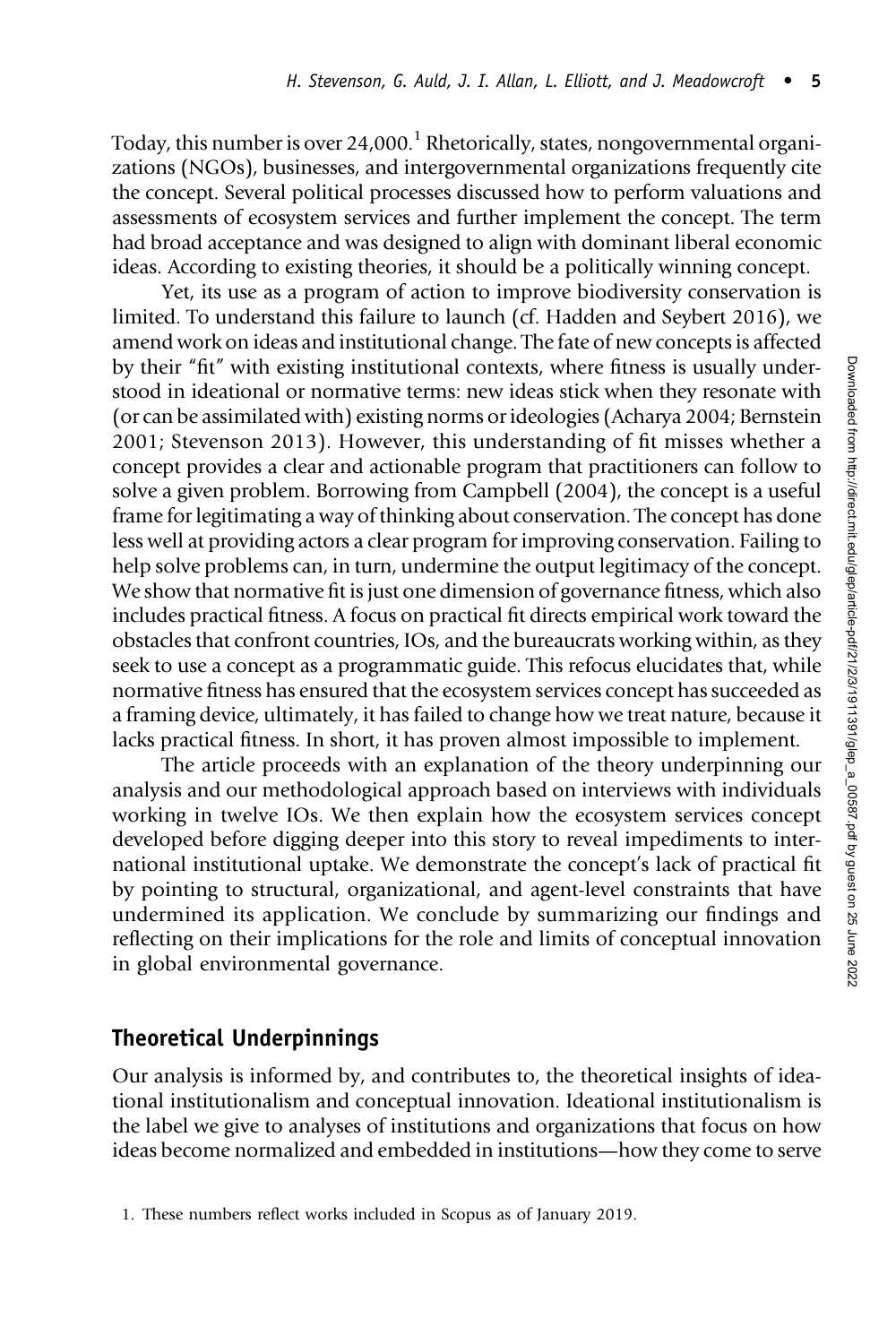as "cognitive filters" through which actors interpret problems and policy options. By shaping the interpretation of events and processes, ideas help uncover why an issue receives public attention and leads to incremental or radical policy change. From this perspective, ideas have a dual function: they are constraining and structuring, and they are resources that actors use to make sense of situations and pursue certain objectives (Campbell 2004; Carstensen 2011, 602–3).

Public policy scholars suggest that change comes about through a two-stage "demand and supply" process (Berman 2013). Embedded ideas (like "liberal environmentalism" or the "Washington Consensus") remain stable until a "crisis" or exogenous change (like a financial crisis or significant shift in balance of power) creates radical uncertainty and a demand for new ideas (Hall 1993). Champions for new ideas emerge and discredit the old ideas (Blyth 2002), amounting to a new overall supply. This punctuated equilibrium model was recently supplemented with an account of incremental ideational change whereby institutionalized policy ideas are adjusted over time in response to "institutional frictions" (Moschella 2015, 443–444). For example, the World Bank began to institutionalize environmental ideas in response to sustained critique and a reputational crisis (Park 2010).

Why do some ideas become embedded in institutions while others are resigned to obscurity? Meadowcroft and Fiorino (2017, 11) suggest three elements that characterize successful ideas:

First, the conceptual reconfiguration must address a perceived need: it identifies a new problem, diagnosis, or solution, or productively reorders established understandings… Second,… it needs to be able to speak to multiple constituencies…. Third, the reconceptualization should not be too alien to existing discursive patterns and dominant understandings of the way "the world works."

Their third characteristic reflects the notion of normative fit. Not any idea can become mainstream; there is a selection effect favoring ideas that align with dominant understandings of the world. "Successful" environmental ideas and norms are often assimilated into the liberal economic order (Bernstein 2001) or redefined to align with the approaches used by existing institutional mechanisms (Hajer 1995). To gain traction, new ideas need to resonate with existing ones.

Normative fit, we suggest, is just one part of governance fit, and practical fit is another, equally important part. A concept may align with dominant understandings, and yet still fail to generate change because it is highly impractical. The market logic underpinning ecosystem services enabled its rhetorical uptake by appealing to a broad range of stakeholders. It frequently appears in environmental discourse to highlight the importance and rationality of conservation, but practical activities related to ecosystem services focus on capacity-building (Allen et al. n.d.). Practical limitations thwart deeper institutionalization; measuring, valuing, and paying for ecological functions are complex and uncertain tasks often left to practitioners. For a concept to be institutionalized, those practicing and implementing it must be able to actually use it. To measure normative fit, one can therefore look to the uptake of an idea in discourse, but to assess practical fit,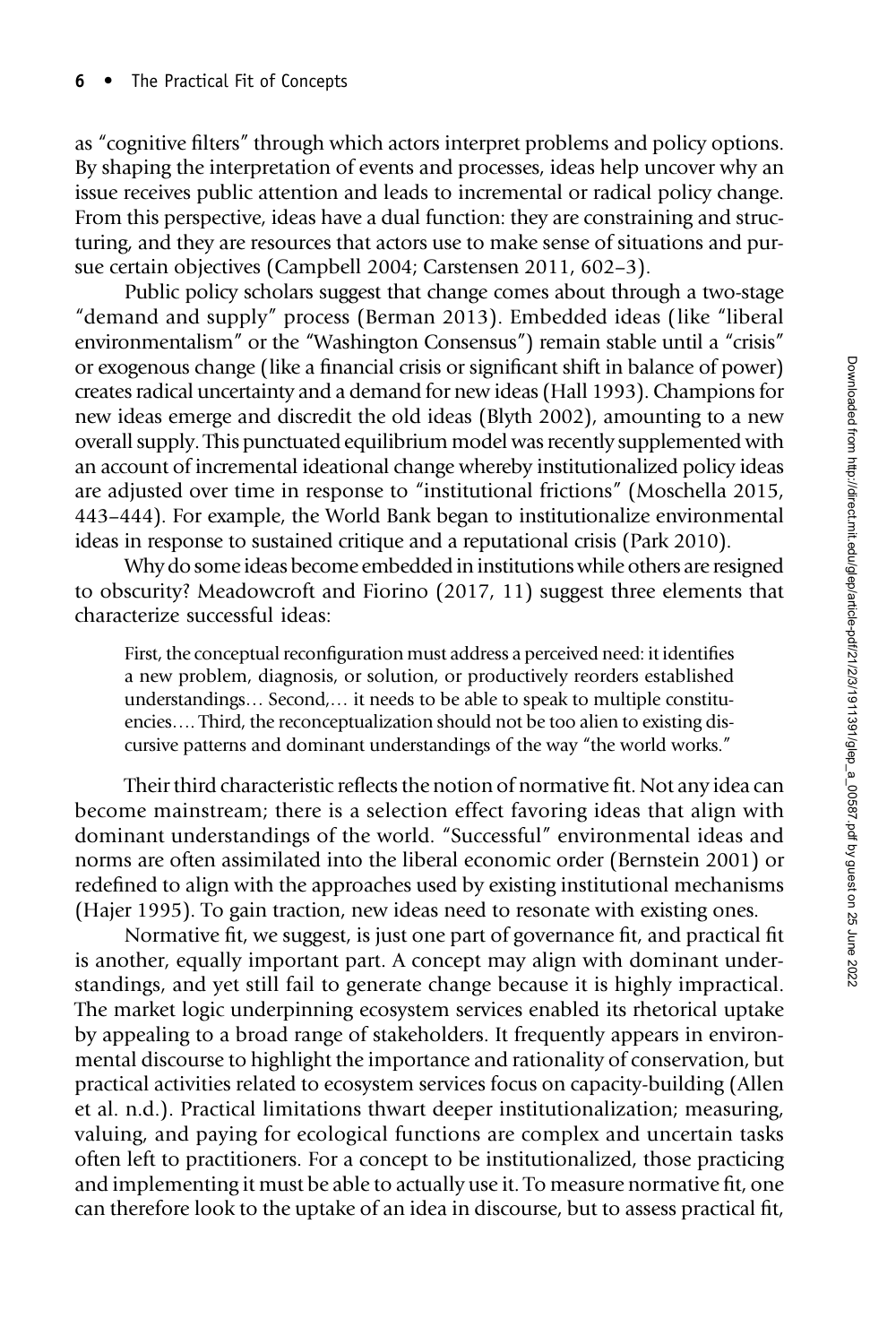we need to understand whether the idea has been translated into an actionable program that changes what actors do.

The best international actors to consider when assessing practical fit are those on the front lines of using a concept: bureaucrats in IOs or NGOs. How they employ the concept can affect its institutionalization. We identify three types of dynamics that shape and constrain the ability to use a concept and, in turn, its practical fit. First, structural-level dynamics consider alignment with donors' demands and countries' and others' capacities to implement the concept. Second, at the organizational level, silos created by disciplinary practice and organizational structures can impede institutionalization. Such silos mean that echo chambers may develop, creating different interpretations and uses of the concept by various groups. Such fragmented practice and understanding can undermine overall institutionalization as no overall pattern emerges. Third, at the agent level, individuals need to make the abstract rhetoric into tangible realities to implement a project. This can lead to "creative" interpretations, influenced by an individual's training and worldview. This again fragments how the term is employed at a practical level and makes scalable uptake challenging.

### Methodology

We examine international actors that have sought to translate the ecosystem services concept into practice. We investigate trends across cases rather than indepth studies of political uptake within organizations. There is variation in the extent of uptake within organizations, but our aim was to understand broader trends in the community of actors working on ecosystem services. We remained agnostic about the type of organization, treating NGOs, secretariats, and intergovernmental organizations similarly, with a shared status as "global governors" (Avant et al. 2010). This category is deliberately broad, capturing actors with distinct forms of authority "who want new structures and rules… to solve problems, change outcomes, and transform international life" (Avant et al. 2010, 1).

We selected organizations based on their extensive work innovating and using the ecosystem services concept to help uncover the political dynamics around its uptake. We used a crucial test case selection strategy. Since we are interested in over-time trends, we researched organizations involved in ecosystem services work from its conceptual refinement in the Millennium Assessment and other organizations that were later adopters, or peripheral to that process. These organizations all have experience in engaging with the concept, refining it for their use, and, at times, re-refining it based on their experiences. The organizations were the United Nations Environment Programme (UNEP), the United Nations Development Programme (UNDP), the Food and Agriculture Organization (FAO), the World Bank, the Global Environment Facility (GEF), IPBES, the International Fund for Agricultural Development, IUCN, the World Resources Institute, the World Wildlife Fund (WWF), and the secretariats of the Convention on Biological Diversity (CBD) and the Ramsar Convention on Wetlands.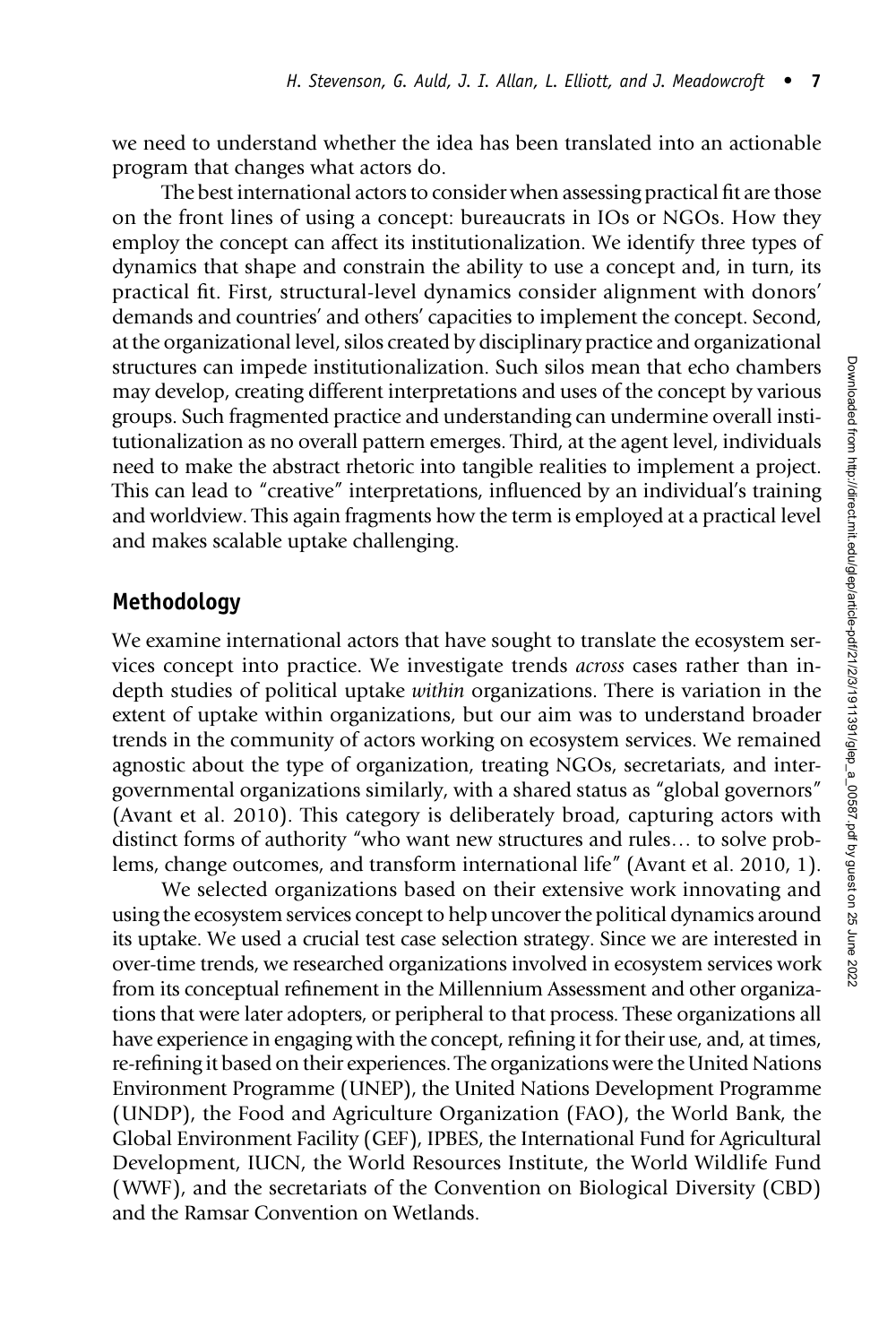We conducted semistructured interviews (ranging from thirty minutes to two hours) with fifty-six individuals working in these twelve organizations.<sup>2</sup> We are confident that we reached a saturation point. Even after speaking to individuals working on different issue (such as agriculture, forests, or finance) and holding varied positions in their organizations, we reached a point where these varied individuals were relating similar themes on why ecosystem services was a difficult concept to put into action on the ground. Most were conducted in person; a few were conducted by Skype. Transcripts were coded in NVivo using a scheme focused on who uses the concept, how they used it and why, and on arising lessons and challenges. Our analysis begins with a description of key political milestones in the career of ecosystem services; we then explore factors our interviews revealed about the concept's practical-fit shortcomings.

## The International Career of Ecosystem Services

The ecosystem services concept became mainstream in academic circles in the 1990s (Gómez-Baggethun et al. 2010) but took longer to move from academic debates and national experiments to international policy making. The 1992 Rio Declaration includes the idea of valuing environmental costs but not services. It instead recognizes the polluter-pays principle, which seeks to punish those causing environmental harm, whereas ecosystem services entail rewarding those engaged in conservation. Ecosystem services received only a glancing reference in Agenda 21 (155).

In the early 2000s, the Millennium Ecosystem Assessment (MA) marked a turning point by defining a framework to implement the concept. The framework divided services into four categories:

provisioning services such as food and water; regulating services such as regulation of floods, drought, land degradation, and disease; supporting services such as soil formation and nutrient cycling; and cultural services such as recreational, spiritual, religious and other nonmaterial benefits. (Millennium Ecosystem Assessment 2005, 3)

The MA's conceptual framework related each of these four types of ecosystem services to several categories of human well-being: security, basic material for a good life, health, good social relations, and freedom of choice and action. By further categorizing and anthropomorphizing the concept, the MA refined it into a more readily usable form for policymakers. Many of these policy actors, including

<sup>2.</sup> Numbers ranged from one to thirteen interviewees in each organization. Our priority was to interview staff with the most experience and/or authority on this subject, rather than large numbers of staff within each organization. Even in large organizations, such as UNDP, very few staff have an explicit mandate concerning ecosystem services, and interview requests were often redirected to one or two people within an organization. The positions of our interviewees included (present and former) program manager, head of unit, senior technical advisor, task manager, lead economist, senior and lead environmental specialist, regional coordinator, and program officer.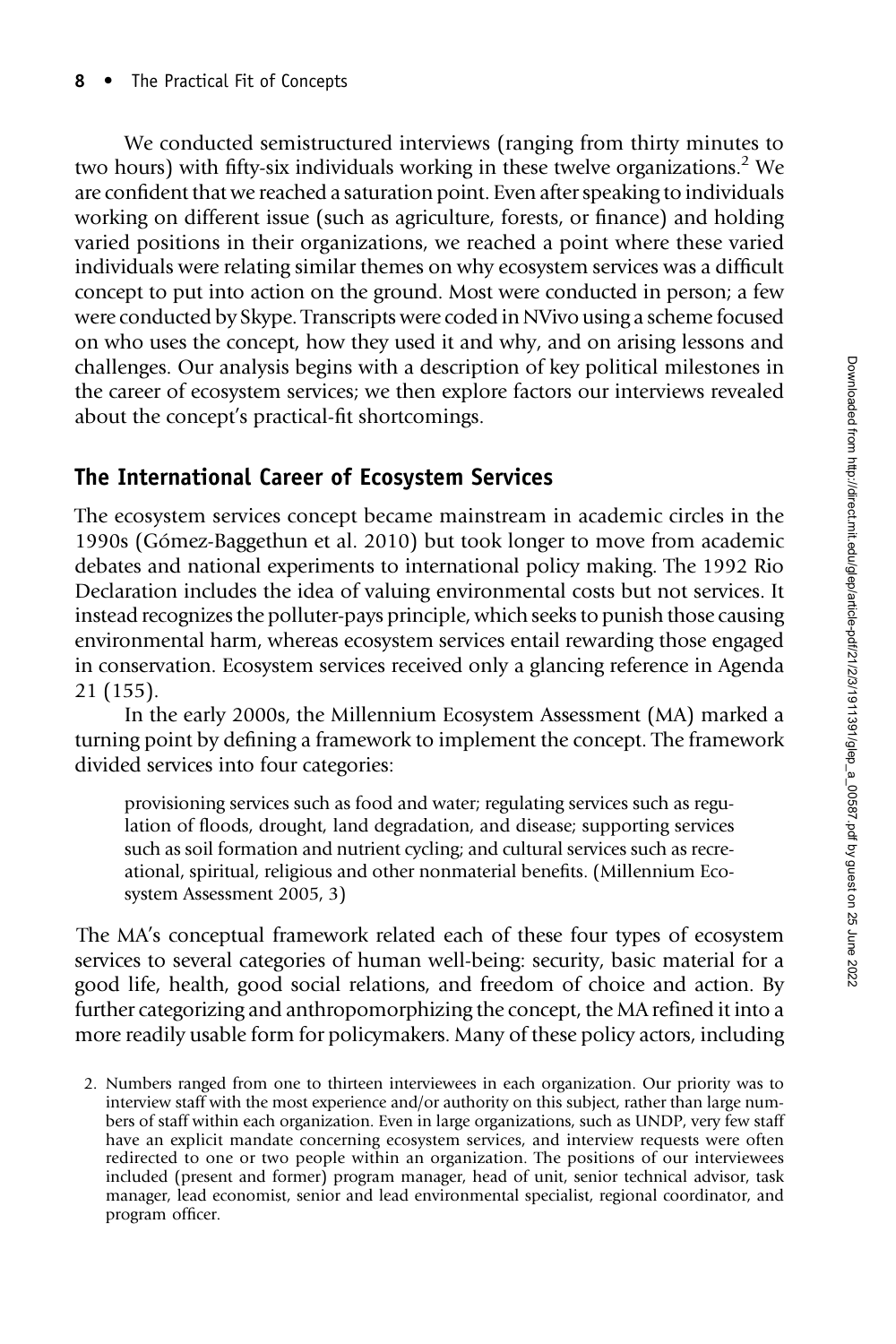intergovernmental organizations and nongovernmental organizations, were subsequently involved in promoting the use of this concept, with a focus on economic valuation. Initiatives such as the network of subnational assessments, and the Economics of Ecosystems and Biodiversity (TEEB) worked with the MA's framework, seeking to analyze the economic benefits of biodiversity. Further work focused on economic valuation and took a distinctive development focus. The World Bank, through the Changing Wealth of Nations report and the Wealth Accounting and the Valuation of Ecosystem Services (WAVES) Partnership, aimed to show how economic valuation could help inform resource management and development.

These efforts helped institutionalize the concept. The CBD's Aichi Targets enshrined ecosystem services into Strategic Goal D, to "enhance the benefits to all from biodiversity and ecosystem services." The Rio+20 outcome document also referred to ecosystem services in the context of biodiversity, forests, and trade, and noted their intrinsic and economic values. New at Rio+20 was a focus on recruiting the private sector into ecosystem services initiatives, including the Natural Capital Leadership Compact and the Framework for Corporate Action on Biodiversity and Ecosystem Services. Later, the 2015 Sustainable Development Goals used the concept in targets related to Goal 15, "Life on Land."

The creation of IPBES further institutionalized the concept but also undermined it. IPBES created the rival concept of "nature's contributions to people" (NCP). Despite its place in the title of the intergovernmental body, ecosystem services has become a subservient concept to NCP. A value-pluralist epistemic community has reacted against the utilitarian framing of ecosystem services by seeking to push nonutilitarian values and methods to the center of this concept and its application (Craig et al. 2019). NCP framework includes eighteen categories grouped as regulating, material, and nonmaterial contributions, which can be "expressed through a diverse set of valuation approaches and methods" (Díaz et al. 2015). At the 2018 meeting, when the new framework was fully mainstreamed into IPBES' assessments, there was pushback against replacing ecosystem services with NCP. Some interviewees (requesting anonymity) hinted at pressure to replace ecosystem services with NCP throughout the assessments. Others characterized the conceptual evolution as an outcome of scientific debate about whether ecosystem services could incorporate social sciences and indigenous and local knowledge (IPBES2). The future of the ecosystem services concept may be uncertain, but the links that it drew between nature and human well-being remain intact.

Next we explore the practical experiences of international actors engaging with this concept and reveal the forces that constrain its implementation. The promise of ecosystem services to transform our unsustainable use of nature fades as we recognize this concept's weak practical fitness.

#### From Concept to Practice

Moving a concept from international framing device to program of action is a fraught process that confronts several constraints. The literature on ecosystem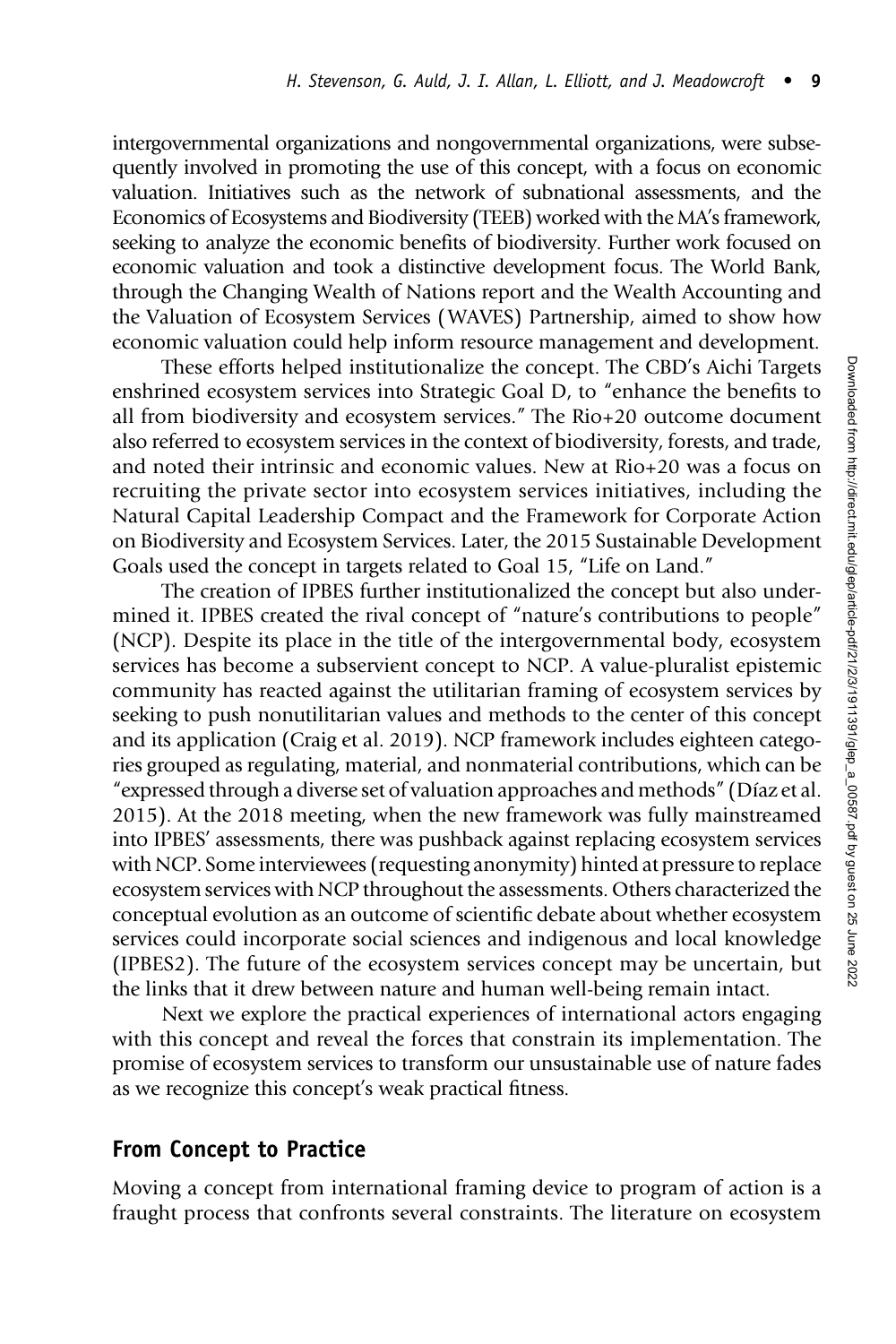services has only recently begun grappling with this process. For decades, studies on ecosystem services were dominated by methodological debates about biophysical mapping and economic valuation, although pluralist conceptualizations of value are increasingly common (Ainscough et al. 2019; Costanza et al. 1997; Daily 1997; Gómez-Baggethun et al. 2016; Spangenber and Settele 2010). Until recently, little has been known about whether and how policy makers use the concept. Wright et al. (2017) analyzed the comparative decision-making utility of different presentation formats and found that ecosystem services information tends to facilitate conceptual discussion but not instrumental decisions involving alternative policy options. Monetary, biophysical, and qualitative measurements can be difficult for decision makers to process and often have incomplete credibility (Wright et al. 2017, 137). Van Oudenhoven et al. (2018) observe that scientific credibility is usually the main criterion used in developing ecosystem services indicators. Less attention has been paid to feasibility, which they argue is crucial in determining whether ecosystem services information is used in decision-making. Incomplete data, complexity, resource constraints, and the limited "shelf life" of indicators are all practical constraints affecting the use of this concept (van Oudenhoven et al. 2018). An Australian study found dwindling interest among decision makers, resulting from multiple impediments. The most common were governance and structural deficiencies (lack of coordination across departments; duplication of efforts; confusion over multiple, competing methodologies; staff turnover; institutional inertia), as well as inherent complexity (Keenan et al. 2019).

These studies support our argument that practical fit is crucial for successfully institutionalizing a new concept like ecosystem services. The impediments revealed by these studies are consistent with those we find in IOs and point to this concept's lack of practical fit.

We begin our analysis with structural constraints that flow from the nature of the work carried out by IOs with countries confronting problems such as biodiversity loss. We then turn to the organizations that are involved in meaning making in global governance and the agents—or international officials—who must oversee the work of translating a new governance concept from theory to practice. This threefold focus, while not exhaustive, offers a range of perspectives on the diverse challenges the concept faces in practice. Table 1 offers summary observations about constraining factors across the levels. $3$  For analytic purposes, we examine the levels separately but recognize that they do interact and overlap.

#### Structural Level

The political-economic landscape features elements that enable and constrain the uptake of the ecosystem services concept. This is a concept that, in theory, can be applied in all countries. But the supportive work of IOs and NGOs is largely reserved for developing countries. One condition enabling the uptake of this

3. Interviewees are anonymized and identified only with an organizational code.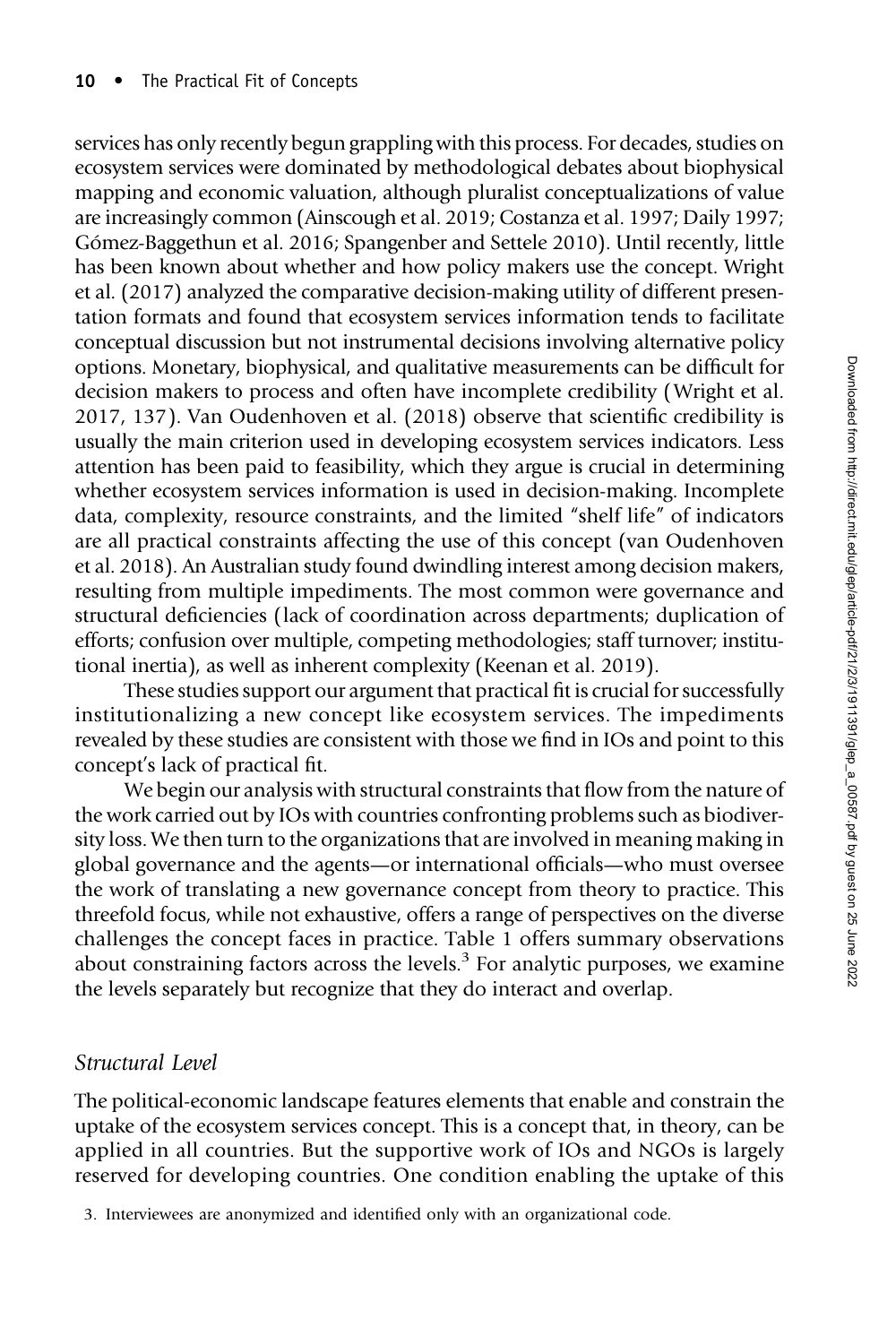| Level of<br>Analysis | Constraining Factors                                                                                                                                                                                                                                                                                                                                                                                                                                                                                                              |
|----------------------|-----------------------------------------------------------------------------------------------------------------------------------------------------------------------------------------------------------------------------------------------------------------------------------------------------------------------------------------------------------------------------------------------------------------------------------------------------------------------------------------------------------------------------------|
| Structure            | Limited resource and capacity, and staff turnover, constrain<br>implementation and enforcement, made worse given complexity<br>and site-specific nature of ecosystem services methodologies                                                                                                                                                                                                                                                                                                                                       |
| Organization         | Inflexible silos of IOs are ill matched with systemic focus of<br>ecosystem services concept; limited private-sector engagement<br>with international efforts to promote ecosystem services,<br>constraining potential of payment schemes                                                                                                                                                                                                                                                                                         |
| Agent                | Inconsistent definitions and technical nature undermine and<br>complicate implementation; valuation methods questioned<br>or outcomes given little weight in political decision-making;<br>methods not designed to answer questions decision makers face,<br>and trade-offs and other alternatives are not appraised, making<br>valuation exercises less useful; requirement for service-specific<br>valuations to be assessed against other resource and land-use<br>demands, creating huge technical and administrative burdens |

Table 1

Factors Constraining the Practical Fit of the Ecosystem Service Concept

concept is the prevalence of environmental problems and the commitments arising from multilateral agreements (mainly the CBD), both of which align with the concept of ecosystem services and direct its application toward developing countries. Ecosystem services is a solution-based lens to see the world; it highlights how nature can contribute to human well-being and how valuing nature can solve or avoid problems. As problems mount for developing countries, IOs are able to use the language of ecosystem services to propose new solutions. As UNEP and UNDP interviewees observed, developing countries may not explicitly seek out support with ecosystem services, but they do seek out support for their environmental problems and commitments (UNDP8, UNDP10). "We have passed the stage where everything, in terms of economic development, was driven by the Kuznets type curve…. Countries are aware that they will not develop through destroying their environment, so they are looking for solutions" (UNDP8). This creates an opening for IOs and NGOs to present ecosystem services valuation as one tool in the toolbox (UNDP8). While there may have once been more gung-ho optimism about the potential for this concept to change the way nature is governed, now it is mostly recognized as just one tool that might be implemented alongside others (GEF2, UNDP8, UNDP11, UNDP12).

Notwithstanding the recognition of problems and broad acceptance of sustainable development, developing country conditions constrain the implementation of solutions. Lack of resources limits regulatory capacity. While there may be capacity to design and pass environmental legislation, enforcement is often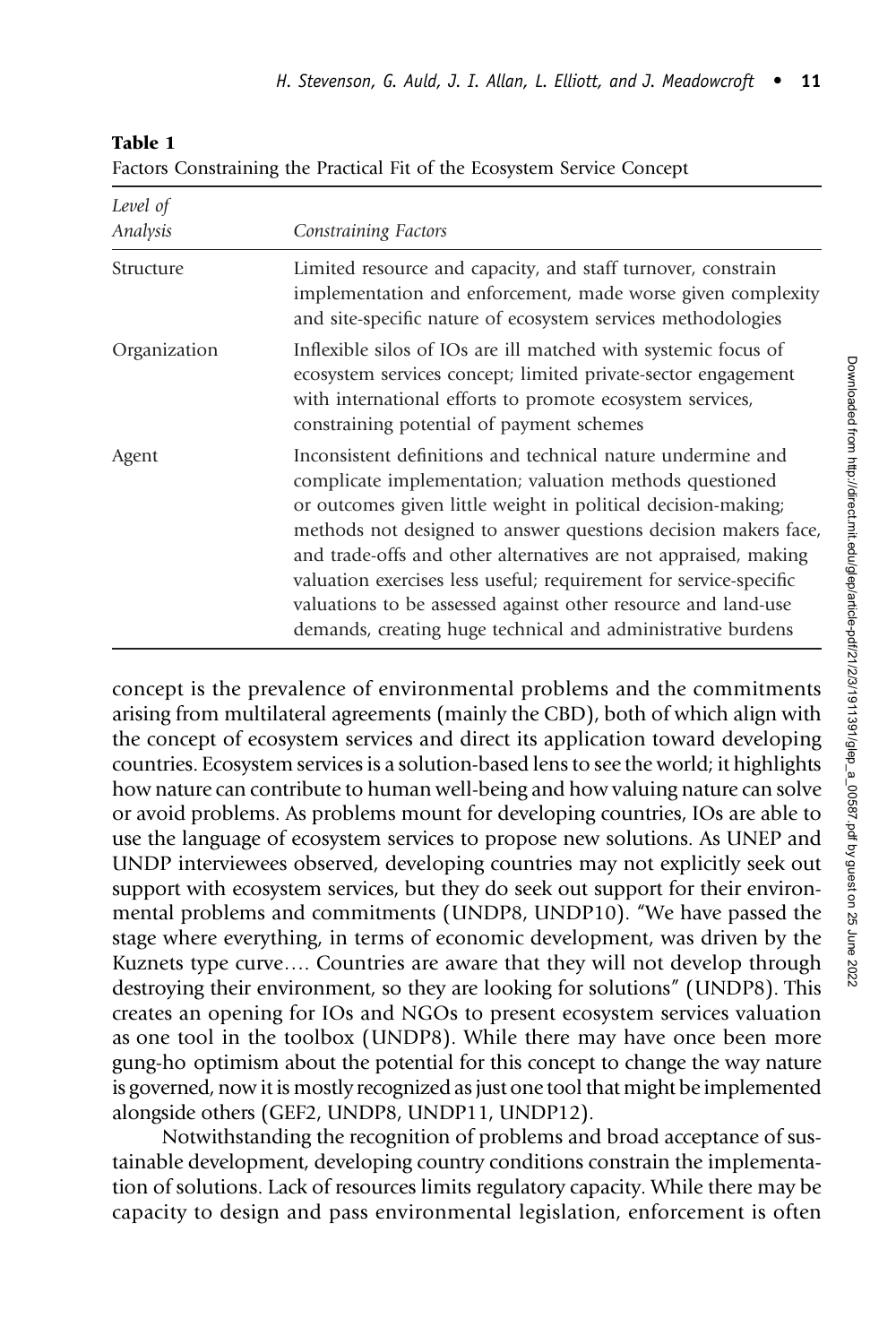unviable (Batista et al. 2019). High staff turnover at national and local levels is a further constraint. While this affects the implementation of any environmental policy, it is particularly relevant for ecosystem services, given the complexity of this idea. There are many potential services and distinct valuation methodologies. UNEP and UNDP reflected on the challenge of working with municipal-level staff in Latin America, where there is little consistency when the leadership changes: a new mayor comes in with a new vision and new staff, and all the investment in capacity is lost (UNDP1, UNEP2, UNEP3, UNDP2). A WWF interviewee also reflected on the challenge of limited national capacity, noting that it usually resides in "one or two champions … who rapidly learn, then practice and implement … then spread lessons and stories in the region or internationally" (WWF2).

Countries with commodity-based economies face particularly high opportunity costs for changing existing land uses; resolving the tension between short-term growth and long-term sustainability is arguably hardest in this context. Proponents of ecosystem services argue that seeing nature as a source of revenue can bring shortterm and long-term needs into alignment. But convincing decision makers outside environmental circles remains easier said than done, especially given that policy making is often irrational. The concept of ecosystem services assumes rationality, but as one GEF interviewee said, "politics is politics," and even in the United States, the policy process is "arguably quite irrational" (GEF1). The presence of powerful interest groups undermines rationality but also reinforces "an anti-science, antiestablishment, anti-elite movement" now evident in many countries (GEF1).

#### Organizational Level

At the level of the organization, we see constraints in governance structures and relations. Translating the concept of ecosystem services into practice is constrained by a set of inflexible silos characterizing international environmental governance. The complexity of the concept and its systemic basis conflict with the segregated nature of decision-making in organizations and in the countries in which they work.

One form of segregation that presents constraints is disciplinary portfolios. Putting the concept of ecosystem services into practice requires considering the interdependencies between distinct elements, such as water and energy or carbon dioxide and fisheries. Typically, individuals with certain academic backgrounds would congregate in some departments over others (WRI3). But in practice, these elements are organized into separate portfolios that "don't talk to each other" (UNEP4). This is a problem of organizational structures and professional capacity. Typically, there is no coordination mechanism between disciplinary-based governmental agencies or organizational units (WRI3). Interdisciplinary training is very rare, and agencies are often built around academic disciplines (WRI3) or are structured to handle specific economic or environmental sectors, such as a climate change division or a water unit. Disciplinary portfolios have advantages, including bringing together substantive experts and devoting resources to priority issues. But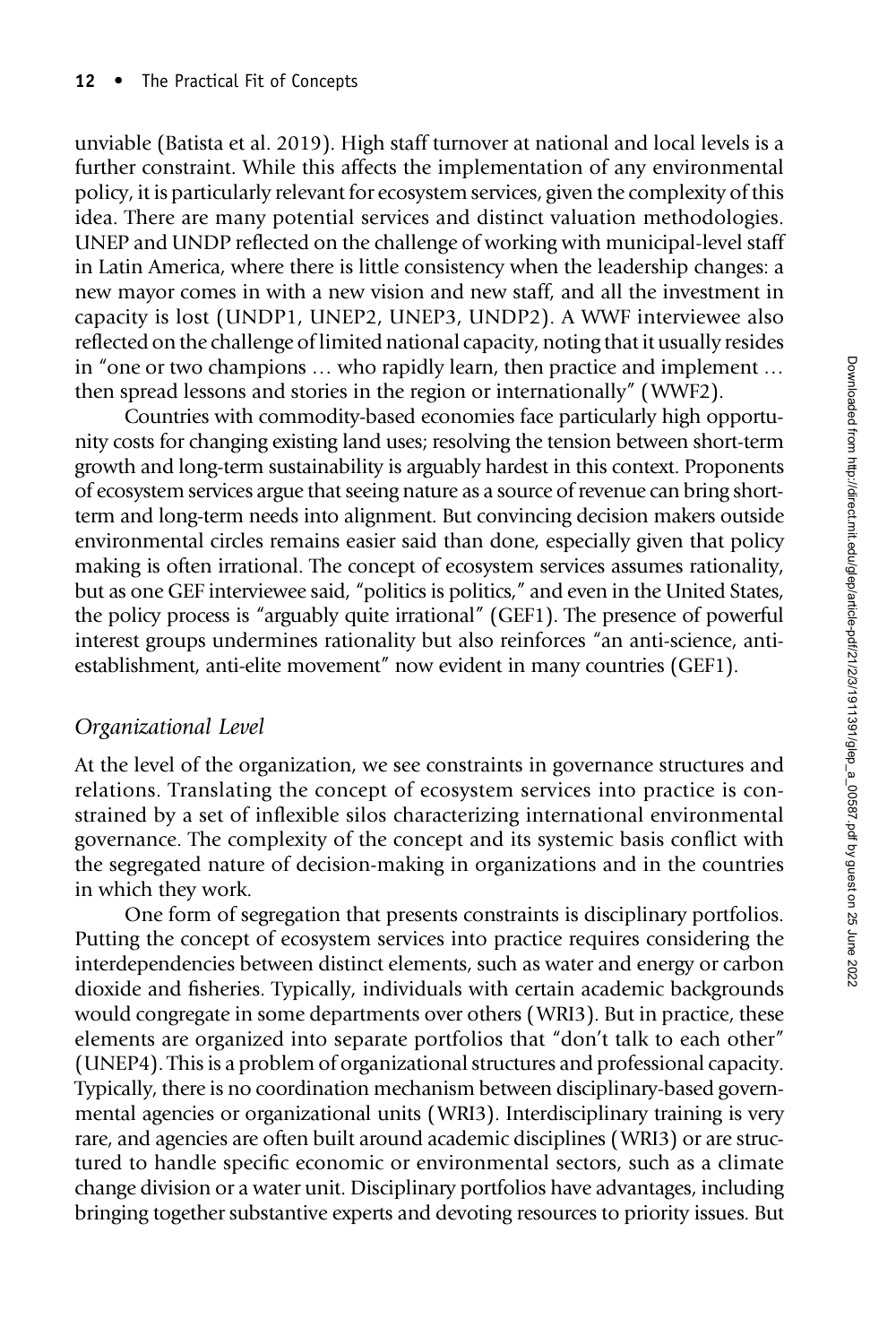organizational divisions can also create obstacles. Ecosystem services is an idea intended to cross sectoral boundaries and integrate environmental objectives with other planning objectives, but most work on ecosystem services is carried out only, or largely, with environment ministries. Current and former UNDP staff explained that environment ministries "have the weakest mandate and budget, so they have limited power" (UNDP12). They "are not players, they are seen as a pain in the arse. And this is a problem if these are champions of biodiversity" (UNDP13). Outside environment ministries, there is still a pervasive perception that natural resources are nondepletable, and as a result, "it is hard to bring (planning and finance ministries) on board" (UNDP12). The interaction between environment, planning, and finance ministries is typically "the minimal… required by their mandate. It is limited to preparing reports and documents" (UNDP12).

Among the actors we interviewed, there was some recognition about how their own silos and those of client countries can hinder the uptake of ecosystem services work (IUCN1). One solution has been crosscutting thematic initiatives in strategic plans devoted to ecosystem services, as used at the FAO and planned at IUCN (IUCN2). An IUCN interviewee recognized the need to "stop being so siloed" and stressed the need to bring people together from different ministries to "run through a whole knowledge transfer, problem solving, thinking" (IUCN2). FAO implemented a "major area of work" on biodiversity and ecosystem services to bring together staff working on ecosystem services. The result was surprising more than 150 employees signed up, stating that their work either implicitly or explicitly related to ecosystem services. Respondents were surprised at the level of interest but also expressed uncertainty about its future, given its two-year mandate. There were also diverging views about the extent to which the major area of work facilitated mutual learning, with some staff citing useful exchanges but others left unsure whether their colleagues were "really" using the term properly.

Efforts to bring different units into conversation can reveal capacity limits but also conflicting mandates that generate "turf wars," for example, a river cannot be optimized for shipping, bird life, agriculture, and water supplies (WRI3). One former UNDP staffer doubted whether they or their national clients had the expertise to work with such a "complicated" concept: "It was hard to think about ecosystem services beyond, say, watersheds… [or] carbon" (UNDP13). A UNDP interview is also illustrative: "Most of the ES work at UNDP was PES projects. But these were mostly at the discussion level, I don't recall any of these ideas taking off. We were really just paying lip service to the idea, not actually using it. Why? It was hard to figure out how you operationalize the idea" (UNDP13).

Beyond discrete organizations or government ministries, there is a broader breakdown of communication across regimes, particularly environmental and developmental regimes. For a concept aiming to intertwine these issues, this presents challenges. UNDP is at the front line of these regimes and is symptomatic of this breakdown (UNDP1, UNDP7, UNDP8, UNDP9, UNDP11). Beyond using a new rubric to organize its work, UNDP and UNEP previously implemented the Poverty–Environment Initiative. Hailed as a "paradigm of cooperation" between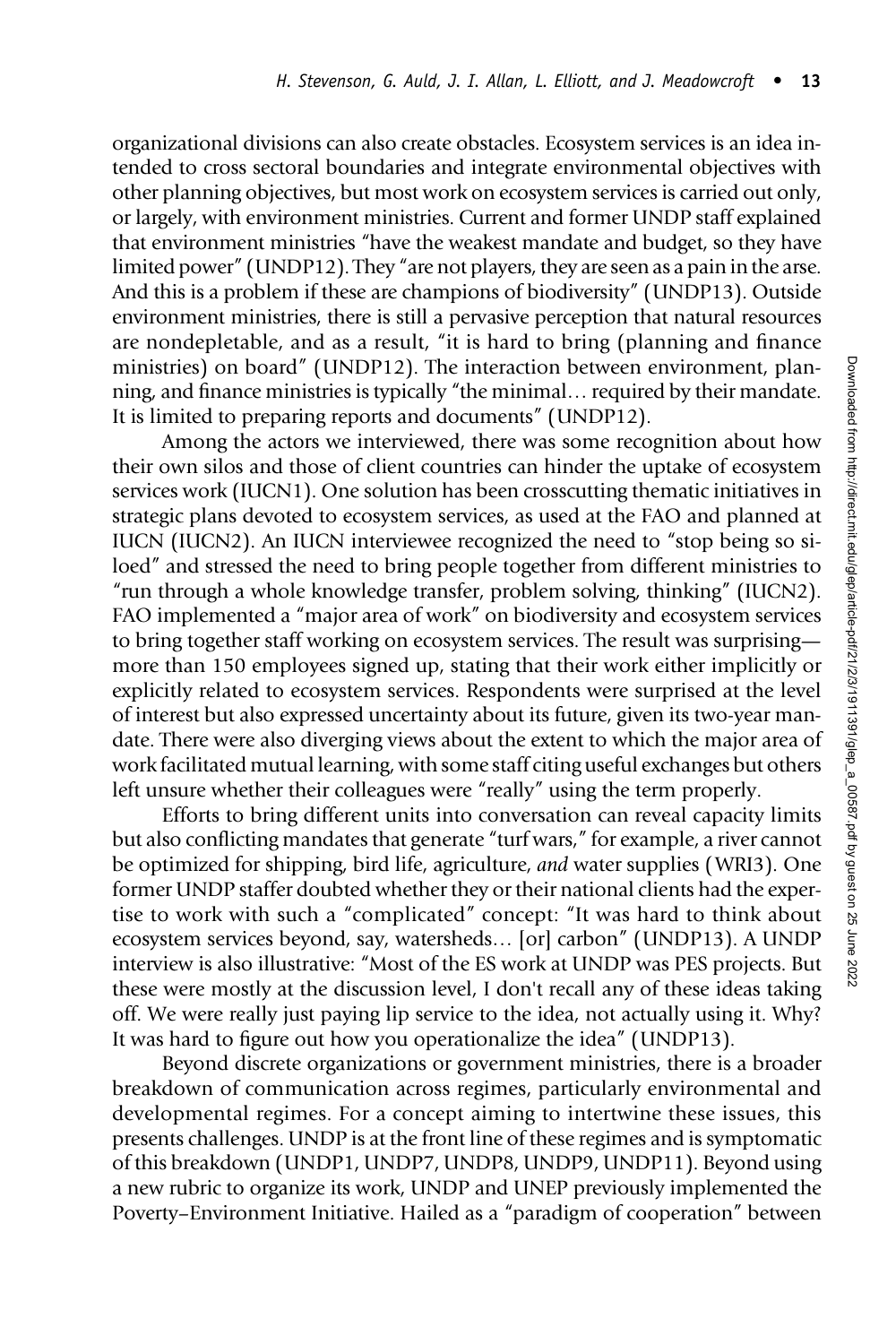UNDP and UNEP, the initiative pooled funds and staff at both the headquarters and in-country levels, raised US\$ 27.74 million, and catalyzed an additional US\$ 20.07 million in country-level support from 2008 to 2012. Its success led to its continuation through 2017. Yet, divided among twenty-eight countries over four years, the funding was insufficient to actually implement anything on the ground (UNDP n.d.).

The ability of the ecosystem services concept to break down silos seems mixed. One interviewee observed how the concept catalyzed connections and collaborations: using a "common language" was "really hard… but also really exciting" and "allowed us to work together" (WRI1). Another reflected on how the fragmentation of biodiversity and ecosystem services across regulatory bodies makes it hard for GEF to "get things done" (WRI2).

Another form of segregation that impedes uptake is between public and private governance. Proponents of ecosystem services designed the concept to speak to private actors or financial ministries and mobilize financial incentives for conservation. The private sector is key to this concept's impact. There has been some movement toward successful engagement: IUCN with the UN Global Compact brought together a working group from the private sector, IOs, and academia to develop the Framework for Corporate Action on Biodiversity and Ecosystem Services, which aims to make the business case for valuing ecosystem services throughout a company's supply chain (IUCN 2012). UNEP's Financial Initiative (UNEP FI) and Global Canopy launched the National Capital Declaration to bring investors, banks, and insurance firms on board with the concept. From the TEEB Business Coalition, the Natural Capital Coalition emerged as particularly influential (WWF2). It now has more than 250 members rallied around a framework to apply natural capital and ecosystem services concepts in various types of businesses. Some interviewees pointed to successful instances of engagement where private companies were convinced to apply a valuation methodology to their operations (UNEP1, WRI1, WRI3, UNDP8).

From such successful, and more stunted, efforts, several insights emerged about why, on the whole, private-sector engagement is not meeting the aspirations of many IOs (UNDP13). Time horizons differ considerably, in both pace of decision-making and desire to stay long term. For ecosystem services projects, it can take time to build the business case for conservation and long-term productivity, which the private sector has not shown patience for (UNDP1, UNDP13). A short-term perspective is pervasive (UNEP1, UNDP13, IUCN2); without public regulation to force valuation and payment for ecosystem services, this will not occur voluntarily on a large scale (WRI2). While valuation studies are done and public policies supported to make a business case, businesses grow weary and move on (UNDP13). Such background studies are necessary to properly implement ecosystem services, as complex and disaggregated supply chains inhibit large food companies' engagement with this concept.

The general failure to enroll the private sector limits the sustainability of ecosystem services schemes. Without private buyers, payment schemes depend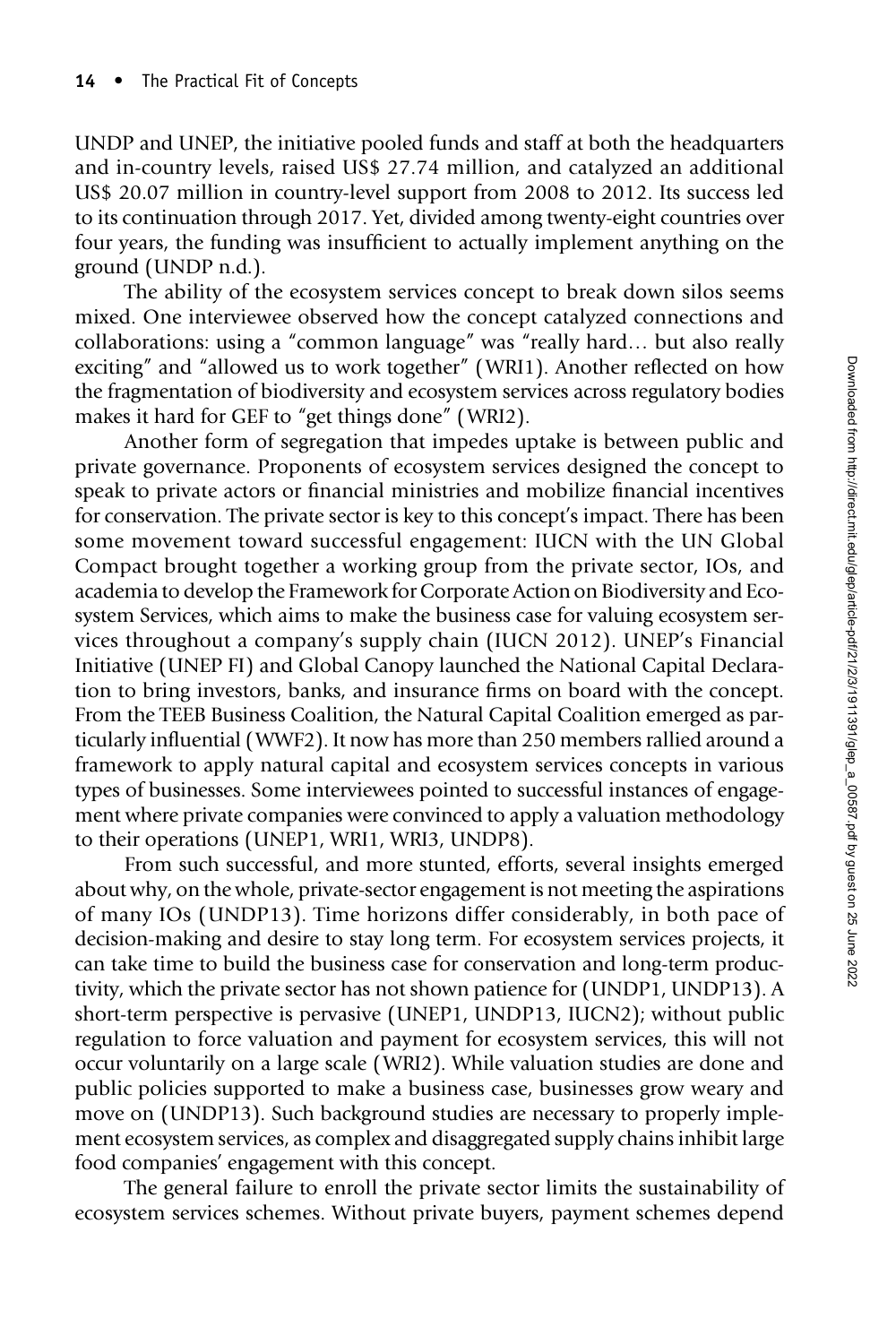on continued public-sector support. This is financially unsustainable and defeats the purpose underpinning this concept. As a result, the payment schemes that do get off the ground tend to be short-lived projects or pilot studies (GEF2, UNDP12, FAO3). Rather than establishing payment schemes, IOs tend to employ the concept in capacity-building programs or as a general policy concept in their publications (UNDP4), which merely adds to the huge pile of reports that governments already receive (UNDP3). The best positioned IO to invest in payment schemes is the GEF, but even it focuses only on capacity-building due to the organization's short time horizons and tradition of project-based activities (GEF 2014).

#### Agent Level

Analysis of the structural and organizational levels highlights several problems of practical fit. Here we reflect on the capacity of individual agents to use or understand this approach to governing nature.

Conceptual innovation is driven in part by the desire to inspire and enable new ways of acting and interacting in the world. Proponents of ecosystem services were motivated by the neglect of nature in planning and policy making and believed that by speaking the language of economists, they could better communicate the value of nature. Our interviewees recognized this motive but drew different conclusions about the utility of this new language. The concept was widely believed to have higher communicative value; it highlights that nature involves providers and users and so can show connections between different economic sectors (FAO1). By speaking the language of finance ministries, there would be a greater chance of meeting the CBD target of doubling the amount of biodiversity finance (UNDP9). One WWF interviewee thought the "concept of valuing nature [though not necessarily the ecosystem services terminology]… is a bridge" to the more immediate concerns of people and decision makers (WWF3).

Yet, even this general communications value seems limited. As one interviewee complained, "we don't even have a common definition of what an ecosystem service is." The concept is closely linked to biodiversity, which is itself a relatively new, vague, and sometimes contested term (WB23, CBD1). Many noted that they use whatever language works, which is something that "we learn as we go" (WRI2). And those lessons have shown that the concept was too technical and jargon-laden and that it can take a lot of time and resources to communicate the underlying meaning (IUCN1, FAO2, UNEP4). Local communities have not grasped the approach; they intuitively understand connections between livelihoods and nature but want to talk about their lived experience and knowledge and how to improve their lives—it would make no sense to go in and speak about "ecosystem services" (FAO4). While "talking in terms of goods and services makes sense," the term ecosystem services "doesn't have the impact you would think" because people understand more general terms, such as nature, and more tangible ideas (UNDP9, UNEP4). For these reasons, some suggested natural capital or environmental services as useful replacement terms (UNDP9, IUCN1). Far from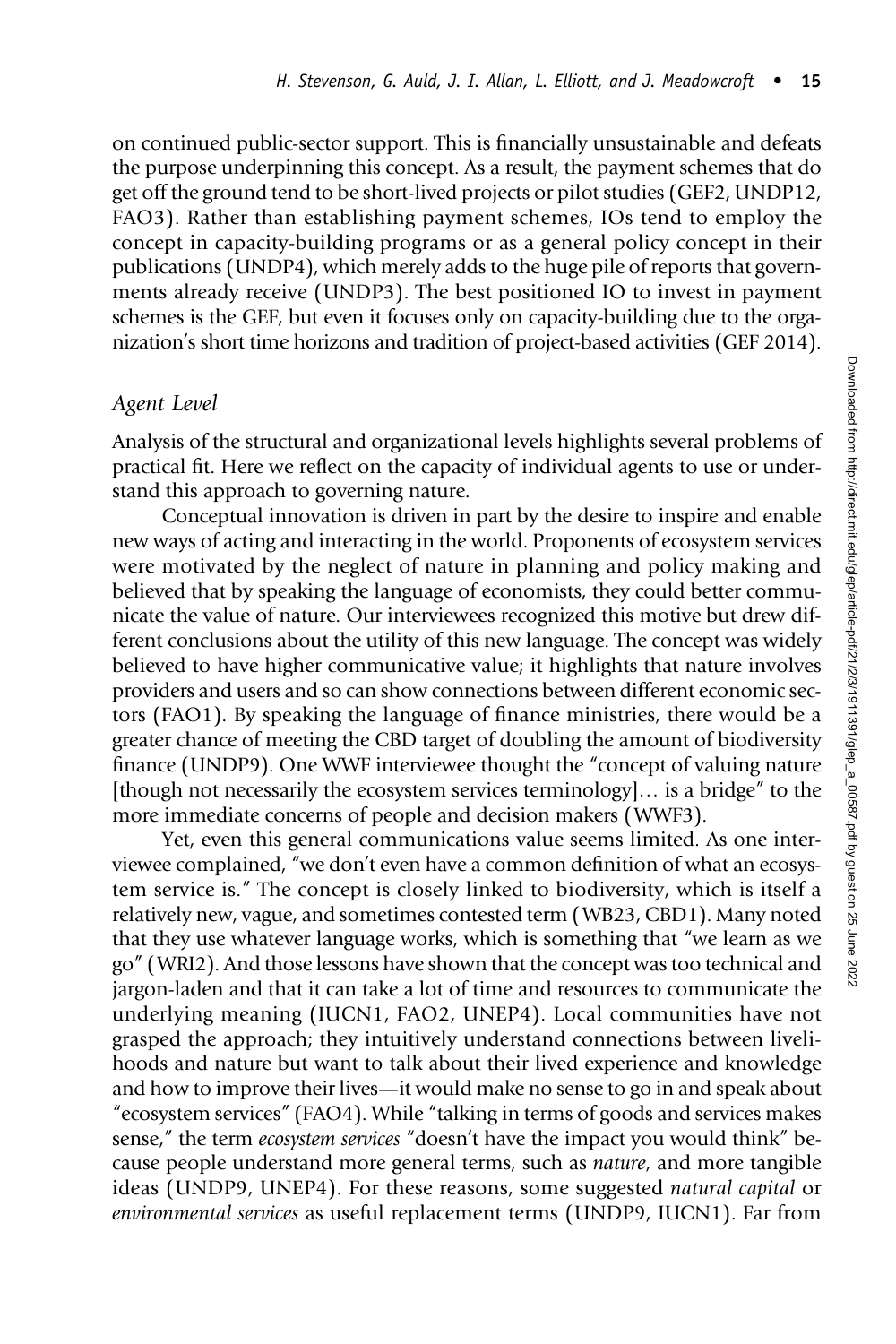speaking across silos, the concept proved to be inward-looking, mostly speaking to specialized audiences already persuaded by this approach to conservation (WRI2, WRI3, UNDP9, UNDP10, Ramsar1, WRI1, IUCN1, FAO2, IFAD1).

Even the valuation studies that put a dollar figure on the value of ecosystem services and promised to speak the language of policy makers and businesses have not bridged that gap. Doubts about the practical value of TEEB-style valuations and environmental accounts were prevalent. "It is all well and good to say that the Amazon is worth X trillions of dollars, but at the end of the day it doesn't mean much to policy makers or businessmen. This only matters to ecologists." (UNDP13; also FAO6). A WWF interviewee similarly raised the challenge of "moving to the next step" to "actually use available information… [to] make better decisions" (WWF1). Despite grabbing headlines, such valuations have little political impact, sometimes because the methods are questioned (UNDP7, UNDP9, FAO6). The valuations for ecosystems covering a large area seemed to have the least value (GEF1, FAO6). While such valuations may help ecologists and economists make sense of changes over time, they are not speaking to those wielding political power.

The problem is that the concept was meant to speak to decision makers rather than dialogue with them. Those making decisions are missing in accounting system tools and hypothetical valuations. "So the idea was you do valuation, and you give it to the decision-maker. They're like, 'Yeah, sure, it looks good… but what if I do something else with that area, what do I get out of that?' [Valuation studies] don't have the answer to that" (UNDP6). There is little space in the concept or in the valuation process for policy makers to identify the questions that the valuation should answer, leaving the reports cast aside because they do not answer relevant questions (WB2, WB27). Interaction with national policy makers in Myanmar also revealed to one WWF interviewee the limitations of the UN's environmental accounting system: after listening to precisely what they wanted and why "we had to redesign the whole system" to meet their (surprisingly ambitious) needs (WWF1). UNDP also developed its own approach, Targeted Scenario Analysis, which starts with a real policy question and presents both business-as-usual and good-practice scenarios that answer "What are the costs I need to give? How much investment do I need? What happens if I invest this much here in terms of the rate of return I get on that investment?" (UNDP6). This kind of methodology "is much easier to grasp... because if you're going to do a cost-benefit through a targeted scenario analysis, that's something that's the bread and butter of the ministry of finance, and planning." (UNDP6). Interviewees were aware that this is no silver bullet. One explained that in many cases where this methodology was used, "they didn't achieve the kind of success that they were looking for, but it helped to raise awareness… It's painstaking awareness, capacity development, and engagement" (UNDP6).

One key audience proved to be donors. Here there is patchy uptake and an increasingly flexible use of language owing to the difficulties in communicating the ecosystem services concept. There seemed to be a period when the concept was used extensively in funding proposals. One interviewee with previous responsibility for reviewing GEF funding proposals complained that the term was used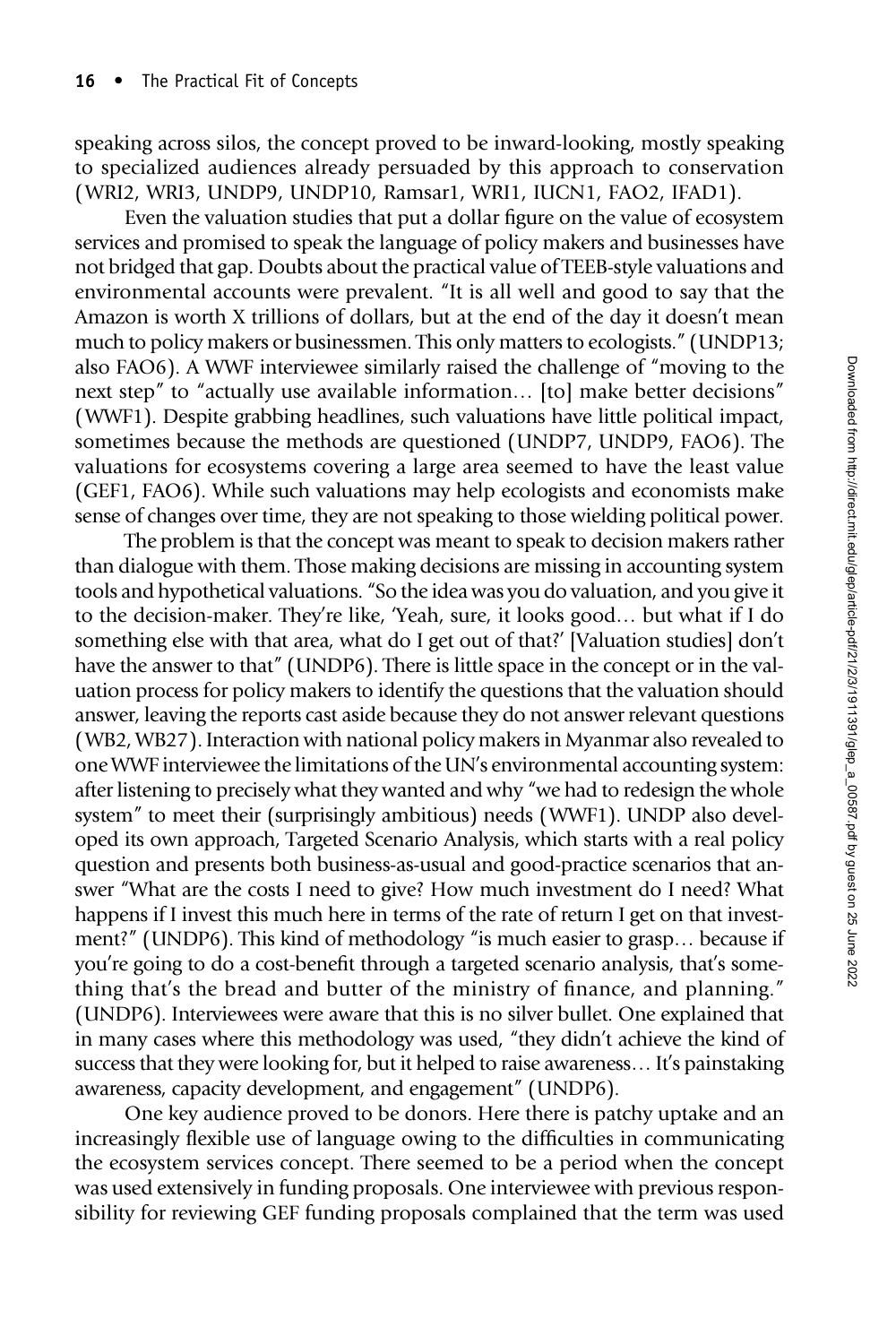"loosely" and that PES ideas were generally "half-baked." In response to what she saw as "sloppy practice" around the "vague" use of ecosystem services, she sent any proposal with the term back to applicants, asking them to take it out and explicitly state their meaning (UNDP11). While some donors like the idea and will demand ecosystem services be included in projects, others have no idea what the term means or trust that it means something that is valuable for their work (FAO1). Depending on the donor, there was a sense that ecosystem services could be invoked as an idea to help "sell" a project, rather than for its ability to help actors reconceptualize the connections between conservation and people (FAO3).

Perhaps deep engagement and understanding have been hampered by the lack of tangible applications of the concept. Over the last decade, there has been considerable action to try to fill the gap between science and decision-making, leading to numerous case studies, but still not necessarily making the concept truly operational in the eyes of some practitioners (WWF2, WB21). A key obstacle is the data-intensive implications of the concept. Now more than fifteen years since the MA popularized ecosystem service valuation, it is still not at the operational stage; the data requirements are too great and lacking (UNDP5, UNDP9, WRI2, IUCN1, WB13, WB17). One economist estimates that there are 3,000 ecosystem services that need to be classified, with each service assigned a number that can be used in economic modeling (WRI2). This is needed to correct for the problems of double counting in the MA and conflation of ecological functions and services. When it is used as a classification system, it causes conceptual and operational confusion (WRI2). Without spatial data and biophysical maps showing the locations and characteristics of ecosystem services, it is impossible to do the modeling necessary to inform decisions (WRI2, UNDP5).

In the face of such data limitations, the responses are largely to be "modest with methodology" because "even if it were possible to list all ecosystem services," we don't have "robust equations and methodologies" to value them (IUCN1) or to recognize that the methodologies are not perfect but better than nothing (WB1, WB25). Given the scale of getting all the methodologies in place, the investment required would be enormous. Given that governments already overlook data in their environmental assessments when making investment decisions (WR12), there was a sense of diminishing returns on investment in getting ecosystem services approaches fully operational.

The paucity of data means there is more information about some services than others. One UNDP interviewee explained how her team had analyzed more than 200 national biodiversity reports and action plans and found little evidence of ecosystem services data. "Nobody mapped ecosystem services… (so) policy makers have no clue what they're losing when it comes to the ecosystems services that nature provided" (UNDP5). When ecosystem services are mapped, they are done so selectively. Analysis of national reports for the Ramsar Convention shows that countries frequently report on three particular services associated with wetlands: food for humans, recreation and tourism, and freshwater. By contrast, biological control of pests and disease, hazard reduction, nutrient cycling, and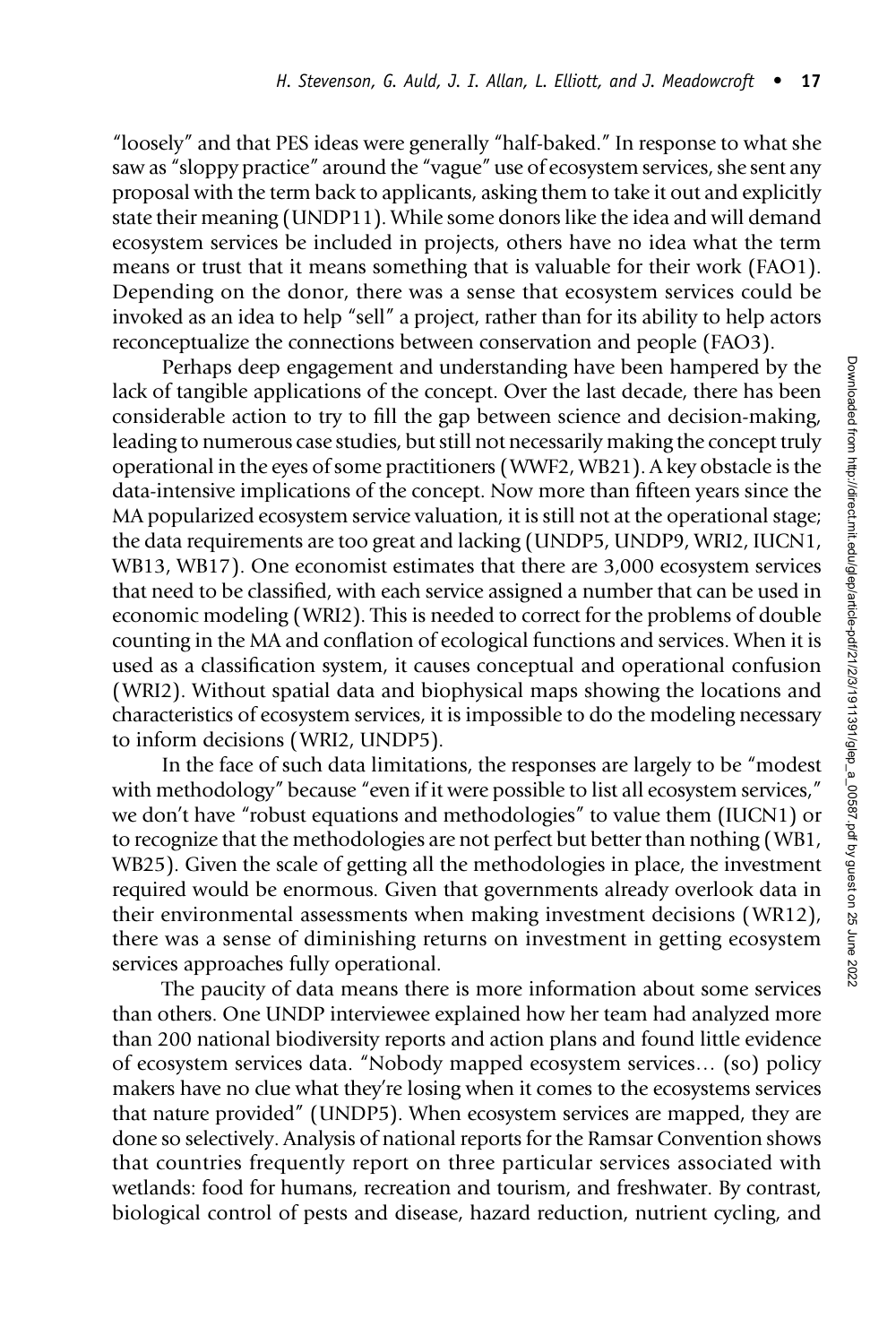pollination are never reported (McInnes et al. 2017, 127, 129). Even for those services that are reported, the methodological underpinnings are ambiguous. Parties would refer to broad approaches, such as "economic valuation," but give little insight into the actual valuation techniques or approaches employed (McInnes et al. 2017, 126).

Methodological uncertainties are recognized as a broader problem for the ecosystem services concept. There are many methods for measuring the benefits of ecosystem services and calculating their value. The dominant methods are quantitative and economic. While the value pluralists have been successful in integrating qualitative and participatory methods into the IPBES framework, there is little evidence of uptake. But the quantitative methods that economists have developed over several decades are contested. There is no agreed optimal method for quantifying value. Stakeholders, powerful interest groups, and government agencies always question the methods and results (WRI1). They might challenge the proxies selected for measurement (e.g., acres of forest buffer, actual pollutant reduction, land values) or the values assigned to these proxies, or they may challenge the proxies and the values (WRI1).

### Conclusions

Conceptual innovations are a central feature of global environmental governance. Scholars and practitioners, struggling with the immense challenges we face in improving our planetary stewardship, turn to new concepts to identify, make sense of, and, it is hoped, chart fruitful new directions toward meaningful governance solutions. Ecosystem services is one such concept. It offered a way to understand biodiversity that its promoters hoped would bring greater attention and action to conservation. And, while we show that the concept had strong normative fit with the ideas of sustainable development and liberal environmentalism, it fell short in practice because of limited practical fit.

Forces limiting practical fit and constraining institutional uptake of the ecosystem services concept can be observed at three levels of analysis. At the structural level, we observe political-economic forces. A demand for solutions to environmental problems supports the introduction of new concepts, but the economic profile of many developing countries tends to clash with the objectives entailed in valuing ecosystem services. At the organizational level, we see constraining forces in segregated relations within IOs and their client countries, as well as between public and private governance. At the agent level, we see how communicative and methodological factors constrain individual capacity to use the concept. The assumed advantage of speaking in terms of goods and services does not deliver the expected payoff; when the concept is used, it is often done so loosely or rhetorically. The ability of individual actors to implement the concept in a more robust way is hampered by data gaps, which would be difficult and costly to fill.

Ours is a cautionary tale that pushes scholars to carefully consider practical fit alongside normative fit when suggesting new concepts as organizing frames for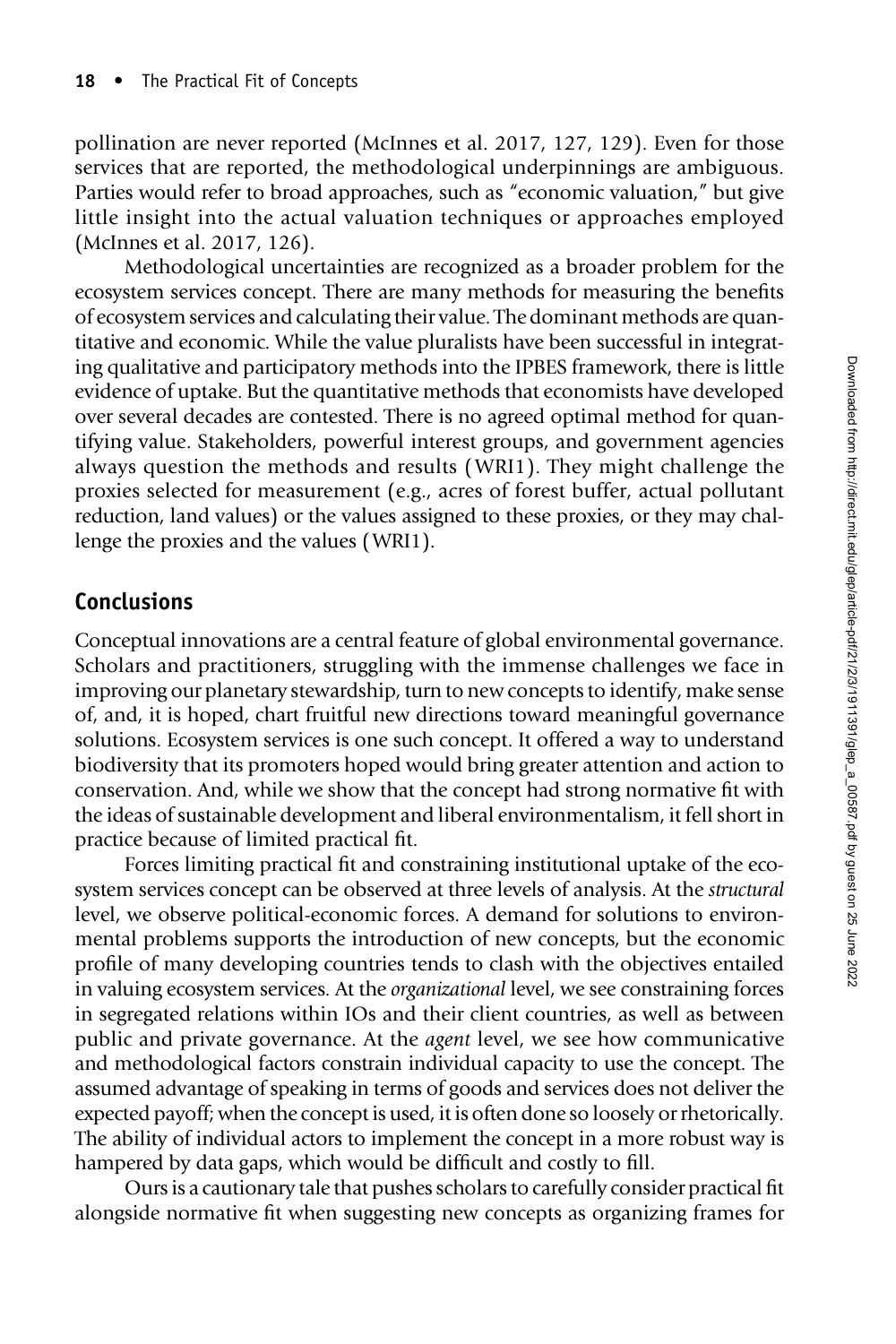how we govern environmental challenges. Ecosystem services tried to offer a solution to one problem—decision makers do not value biodiversity on par with economic considerations. Yet, many constraints limit attention to conservation (e.g., capacity, data availability, methodological expertise), and the ecosystem services concept had no prescriptions for how they should be resolved. Thinking beyond our case, our analysis has clear implications for the promotion of environmental governance concepts that fit with the logic of the market. Carbon pricing, cap and trade, the social cost of carbon, and other related concepts fit Bernstein's idea of liberal environmentalism. Yet, in implementation, these ideas have struggled for reasons not unlike those facing ecosystem services. Building a market, it turns out, is not as easy as, say, regulating environmental harms. In contrast, ideas like ecoaudits and environmental assessment appear to have met normative and practical fit considerations. Both have become institutionalized in the practices of states and private actors, even if in a manner that is a watered-down version of the normative goals of the original progenitors. One might argue that this is an extension of a normative fit argument. But we suggest that it is more analytically helpful to term these considerations *practical* fit given the different constraints and opportunities at play when ideas are being turned into action. Normative fit without practical fit, or vice versa, is of limited utility. But these are not static conditions. As organizational or ideational structures change, concepts might gain or lose fitness.

The topic of institutional uptake deserves further attention. Understanding the political consequences of conceptual innovation is essential to better orient us, scholars of environmental policy, in our efforts to facilitate change. Ecosystem services is just one of many environmental concepts that have proliferated in the past two decades. The purpose of such conceptual innovation is to change how we pursue development on a degrading planet. Understanding the extent to which concepts can accomplish real change thus has broad implications for scholarship on global environmental politics.

Hayley Stevenson is an associate professor of international relations at the Universidad Torcuato Di Tella (Argentina). Her research crosses the areas of global governance, global environmental politics, green political economy, and democratic theory. She is the author of Global Environmental Politics: Problems, Policy and Practice (2018), Democratizing Global Climate Governance (with John S. Dryzek, 2014), and Institutionalizing Unsustainability: The Paradox of Global Climate Governance (2013).

Graeme Auld is a professor, Public Affairs Research Excellence Chair, and director of Carleton University's School of Public Policy and Administration. He has broad interests in comparative environmental politics and global environmental governance, with a particular focus on the emergence, evolution, and impacts of transnational private governance regimes and the contentious politics surrounding and underpinning this form of governance. He is author of Constructing Private Governance: The Rise and Evolution of Forest, Coffee, and Fisheries Certification (2014).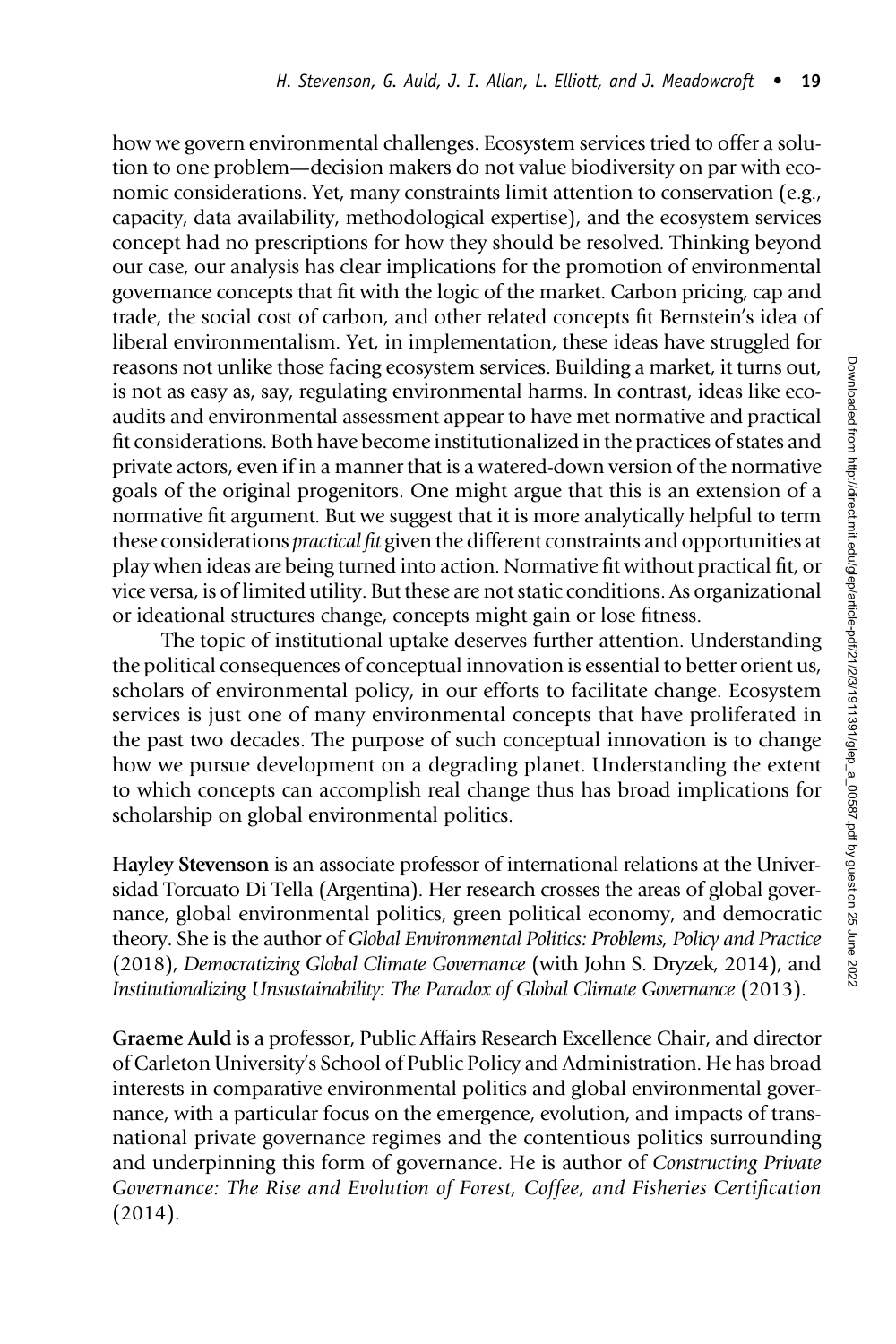Jen Iris Allan is a lecturer in the School of Law and Politics at Cardiff University. Her work explores the contentious politics of global environmental politics and how global rules are made and remade. She is particularly interested in the ideas and dynamics underpinning change and continuity in global environmental governance. In addition to articles exploring forests, chemicals, and climate governance, Jen is the author of The New Climate Activism: NGO Authority and Participation in the Global Climate Regime.

Lorraine Elliott is Professor Emerita in international relations at Australian National University. Her publication and research interests include global and Asia Pacific environmental governance and politics, the intersection of human security and environmental change, and transnational environmental crime. She is a member of the Scientific Steering Committee for the Earth System Governance research alliance, the Advisory Committee for the intergovernmental Platform on Disaster Displacement, and a recent chair of the Board of Directors for the Academic Council on the United Nations System.

James Meadowcroft is a professor in the School of Public Policy at Carleton University. He has written widely on issues related to sustainable development, governance, energy policy, transitions, and decarbonization. Recent work has explored "transition experiments" and "stability of climate policy." Two recent edited volumes are Conceptual Innovation in Environmental Policy (with Daniel Fiorino, MIT Press, 2017) and What Next for Sustainable Development? Our Common Future at 30 (with David Banister, Erling Holdren, Kristen Linerud, and Oluf Langhelle, 2019). Most recently, he has served as a research director for the Transition Accelerator.

## References

- Acharya, Amitav. 2004. How Ideas Spread: Whose Norms Matter? Norm Localization and Institutional Change in Asian Regionalism. International Organization 58 (2): 239–275. DOI: <https://doi.org/10.1017/S0020818304582024>
- Agenda 21. United Nations Conference on Environment & Development. Available at [https://sustainabledevelopment.un.org/outcomedocuments/agenda21,](https://sustainabledevelopment.un.org/outcomedocuments/agenda21) last accessed December 2, 2020.
- Ainscough, Jacob, Aster de Vries Lentsch, Marc Metzger, Mark Rounsevell, Matthias Schröter, Ben Delbaere, Rudolf de Groot, and Jan Staes. 2019. Navigating Pluralism: Understanding Perceptions of the Ecosystem Services Concept. Ecosystem Services 36: 100892. DOI: <https://doi.org/10.1016/j.ecoser.2019.01.004>
- Allen, Jen Iris, Timothy Cadman, Graeme Auld, and Hayley Stevenson. No date. Comparative Fortunes of Ecosystem Services as an International Governance Concept. Unpublished paper. (On file with authors, available upon request.)
- Avant, Deborah, Martha Finnemore, and Susan K. Sell. 2010. Who Governs the Globe? In Who Governs the Globe?, edited by Deborah D. Avant, Martha Finnemore, and Susan K. Sell, 1–25. Cambridge, UK: Cambridge University Press. DOI: [https://](https://doi.org/10.1017/CBO9780511845369.002) [doi.org/10.1017/CBO9780511845369.002](https://doi.org/10.1017/CBO9780511845369.002)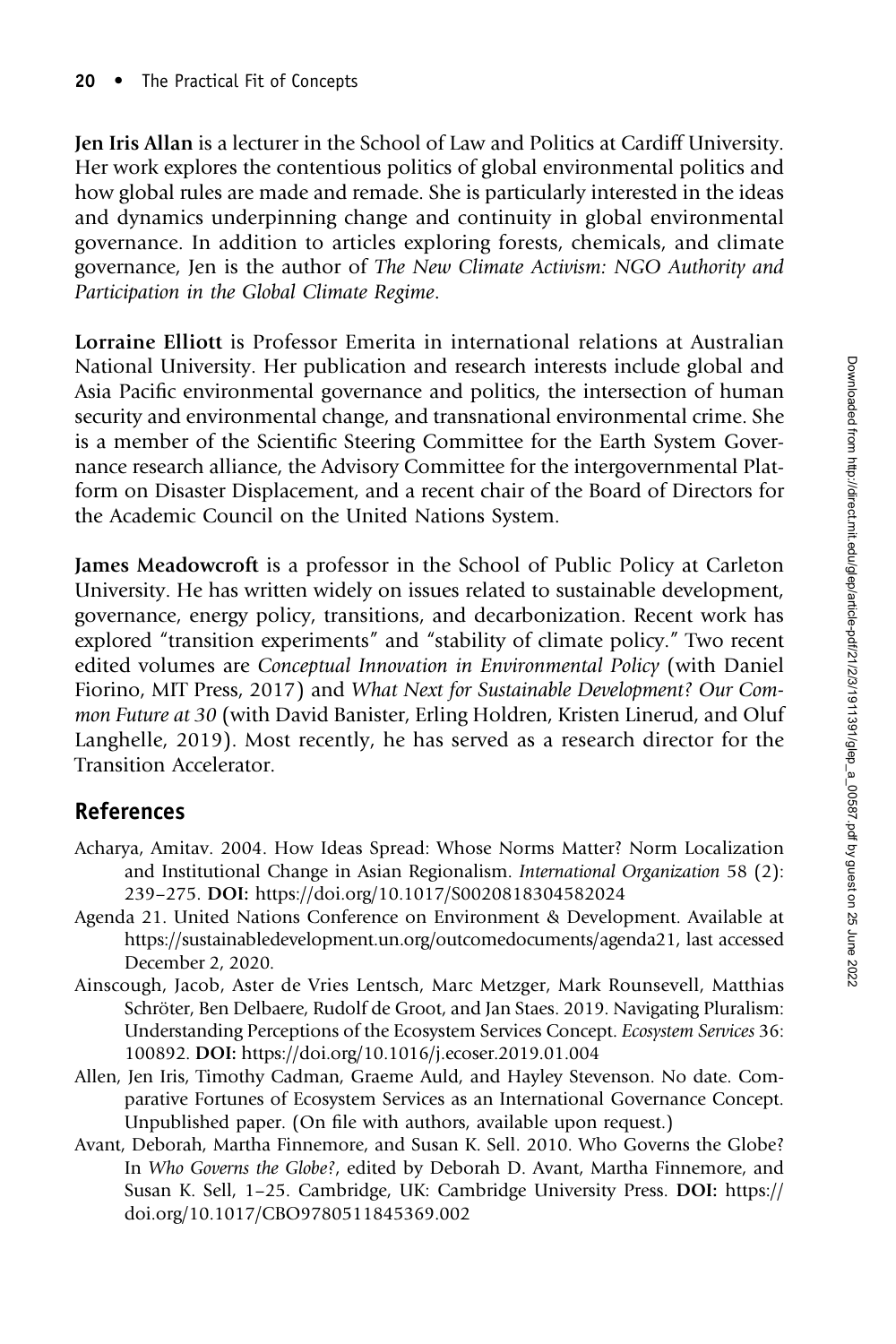- Batista, Juliana Peixoto, Julieta Godfrid, and Hayley Stevenson. 2019. La difusión del concepto de servicios ecosistémicos en la Argentina: Alcances y resistencias. Revista SAAP: Sociedad Argentina de Análisis Político 13 (2): 313–340. DOI: [https://doi.org](https://doi.org/10.46468/rsaap.13.2.A4) [/10.46468/rsaap.13.2.A4](https://doi.org/10.46468/rsaap.13.2.A4)
- Berman, Sheri. 2013. Ideational Theorizing in the Social Sciences Since Policy Paradigms, Social Learning, and the State. Governance 26 (2): 217–237. DOI: [https://doi.org](https://doi.org/10.1111/gove.12008) [/10.1111/gove.12008](https://doi.org/10.1111/gove.12008)
- Bernstein, Steven. 2001. The Compromise of Liberal Environmentalism. New York, NY: Columbia University Press. DOI: <https://doi.org/10.7312/bern12036>
- Blyth, Mark. 2002. Great Transformations: Economic Ideas and Institutional Change in the Twentieth Century. Cambridge: Cambridge University Press. DOI: [https://doi.org](https://doi.org/10.1017/CBO9781139087230) [/10.1017/CBO9781139087230](https://doi.org/10.1017/CBO9781139087230)
- Campbell, John L. 2004. Institutional Change and Globalization. Princeton, NJ: Princeton University Press.
- Carstensen, Martin B. 2011. Ideas Are Not as Stable as Political Scientists Want Them to Be: A Theory of Incremental Ideational Change. Political Studies 59: 596–615. DOI: <https://doi.org/10.1111/j.1467-9248.2010.00868.x>
- Costanza, Robert, Ralph d'Arge, Rudolf de Groot, Stephen Farber, Monica Grasso, Bruce Hannon, Karin Limburg, Shahid Naeem, Robert V. O'Neill, Jose Paruelo, Robert G. Raskin, Paul Sutton, and Marjan van den Belt. 1997. The Value of the World's Ecosystem Services and Natural Capital. Nature 387: 253–260. DOI: [https://doi.org](https://doi.org/10.1038/387253a0) [/10.1038/387253a0](https://doi.org/10.1038/387253a0)
- Craig, Martin, Hayley Stevenson, and James Meadowcroft. 2019. Debating Nature's Value: Epistemic Strategy and Struggle in the Story of "Ecosystem Services." Journal of Environmental Policy and Planning 21 (6): 811–825. DOI: [https://doi.org/10](https://doi.org/10.1080/1523908X.2019.1677221) [.1080/1523908X.2019.1677221](https://doi.org/10.1080/1523908X.2019.1677221)
- Daily, Gretchen Cara, editor. 1997. Nature's Services. Washington, DC: Island Press.
- Díaz, Sandra, Sebsebe Demissew, Julia Carabias, Carlos Joly, Mark Lonsdale, Neville Ash, Anne Larigauderie, et al. 2015. The IPBES Conceptual Framework: Connecting Nature and People. Current Opinion in Environmental Sustainability 14: 1–16.
- GEF. 2014. GEF Investments on Payment for Ecosystem Services Schemes. Available at: [https://www.thegef.org/publications/gef-investments-payments-ecosystem](https://www.thegef.org/publications/gef-investments-payments-ecosystem-services-schemes) [-services-schemes,](https://www.thegef.org/publications/gef-investments-payments-ecosystem-services-schemes) last accessed October 23, 2020.
- Gómez-Baggethun, Erik, David N. Barton, Pam Berry, Robert Dunford, and Paula A. Harrison. 2016. Concepts and Methods in Ecosystem Services Valuation. In Routledge Handbook of Ecosystem Services, edited by Marion Potschin, Roy Haines-Young, Robert Fish, and R. Kerry Turner, 99–111. Abingdon, UK: Routledge. DOI: [https://](https://doi.org/10.4324/9781315775302-9) [doi.org/10.4324/9781315775302-9](https://doi.org/10.4324/9781315775302-9)
- Gómez-Baggethun, Erik, Rudolf de Groot, Pedro L. Lomas, and Carlos Montes. 2010. The History of Ecosystem Services in Economic Theory and Practice. Ecological Economics 69 (6): 1209–1218. DOI: <https://doi.org/10.1016/j.ecolecon.2009.11.007>
- Hadden, Jennifer, and Lucia A. Seybert. 2016. What's in a Norm? Mapping the Norm Definition Process in the Debate on Sustainable Development. Global Governance: A Review of Multilateralism and International Organizations 22 (2): 249–268. DOI: <https://doi.org/10.1163/19426720-02202005>
- Hajer, Maartin A. 1995. The Politics of Environmental Discourse: Ecological Modernization and the Policy Process. Oxford, UK: Oxford University Press.